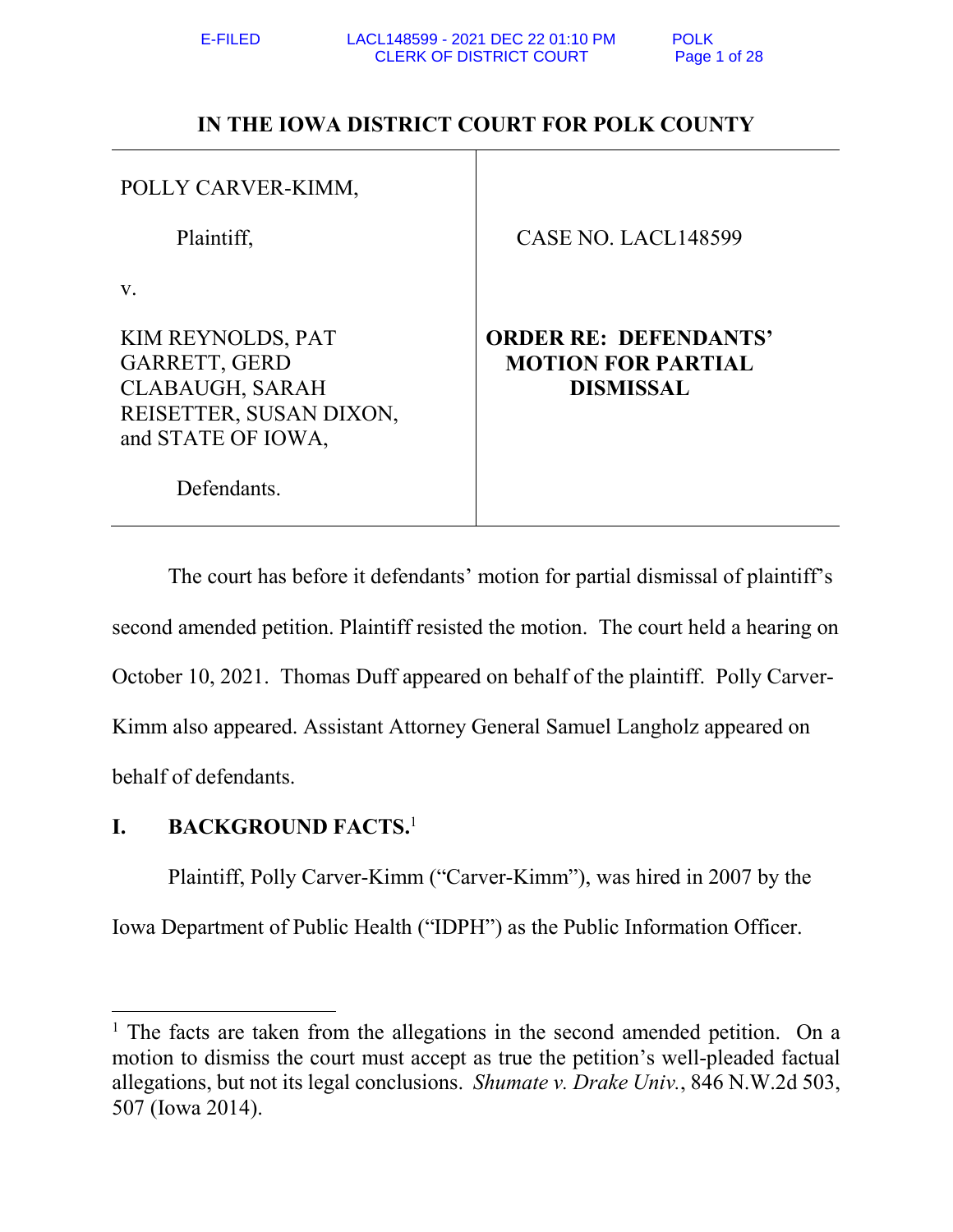Her title changed to communications director during her tenure, but she held the same position with the same duties through March 2020.<sup>2</sup> Until March 2020, Carver-Kimm was in charge of all IDPH communications, including public information requests and COVID-19 related communication.<sup>3</sup> During these periods defendant Kim Reynolds was the Governor of the State of Iowa; defendant Pat Garrett was the communications director for Governor Reynolds; defendant Gerd Clabaugh was the director of the IDPH; defendant Sarah Reisetter was the deputy director of the IDPH; and Susan Dixon was the bureau chief of the policy and workforce services division of IDPH.<sup>4</sup>

In early March 2020, the State activated emergency protocols because of the COVID-19 pandemic.<sup>5</sup> Those protocols included activating the emergency command center ("ECC") and the use of ECC email addresses for COVID-19 related communications instead of the normal State of Iowa email addresses.<sup>6</sup> The normal process for complying with open records requests under Iowa Code chapter 22 for emails was to contact the office of the chief information officer and request that they compile the emails responsive to the request.<sup>7</sup> The requested documents

<sup>&</sup>lt;sup>2</sup> Second Amended Petition (Sec. Amend. Pet.)  $\P$  5.

 $3$  *Id.* at  $\P$  6.

<sup>&</sup>lt;sup>4</sup> Sec. Amend. Pet. at  $\P$  2-3C.

<sup>5</sup> *Id.* at ¶ 7.

<sup>6</sup> *Id.* 

 $^7$  *Id.* at  $\P$  8.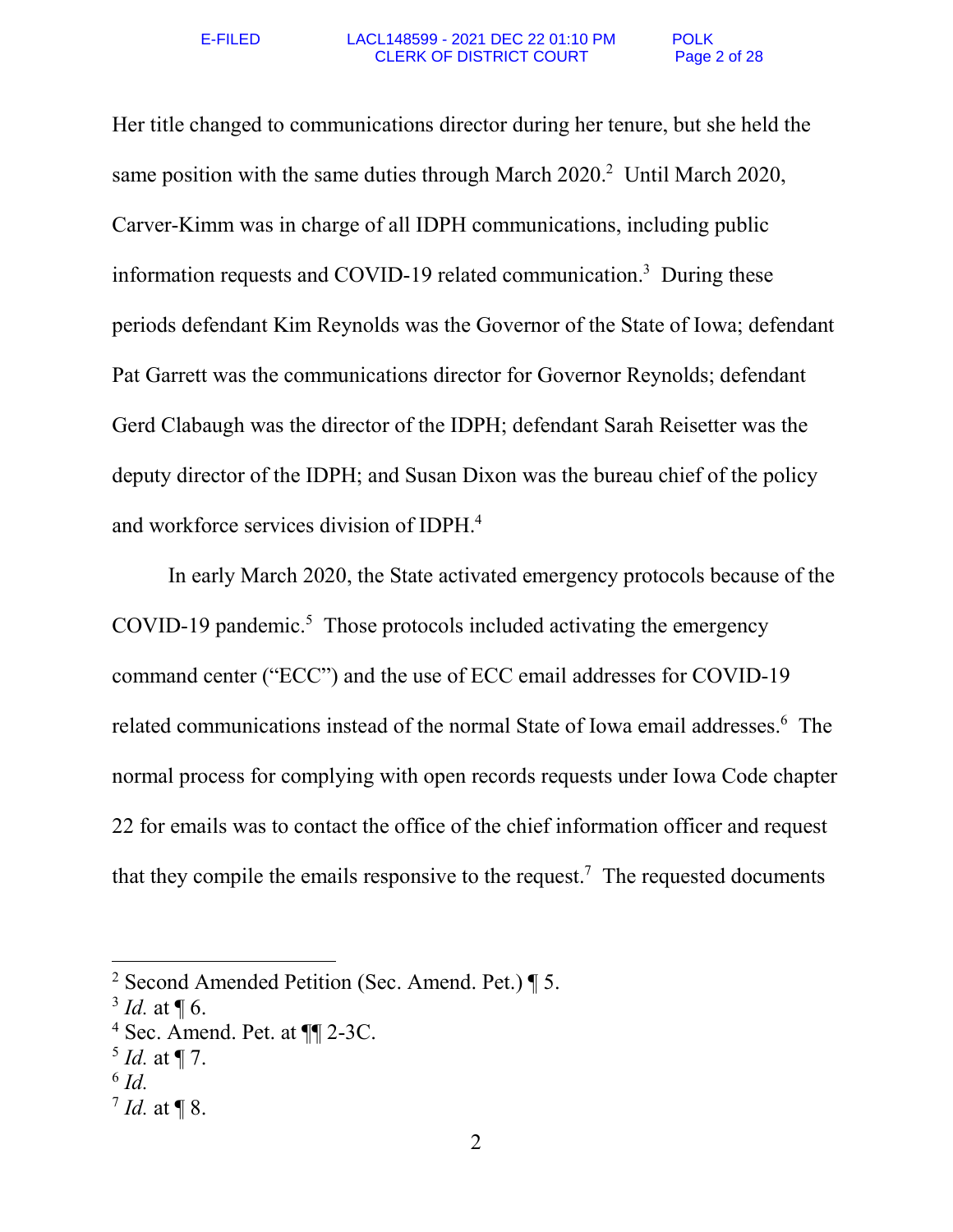were then gathered internally from staff. After the emails and documents were compiled, Carver-Kimm would forward them to Heather Adams, the Assistant Attorney General assigned to the IDPH, for review and redaction. After Adams completed her review, Carver-Kimm would produce the approved emails and documents to the requesting party.<sup>8</sup> During the 13 years that Carver-Kimm worked for IDPH, the governor's office was never involved in this process. Carver-Kimm alleges that at the "direction and behest" of Governor Reynolds and Garrett, IDPH sought to "slow, stifle and otherwise divert the free flow of information to the media (and public) concerning the spread of COVID 19 and the State of Iowa's response to the ongoing pandemic."<sup>9</sup>

On at least one occasion, Garrett told Carver-Kimm to "hold" the production of records already approved by Adams.<sup>10</sup> The record in dispute was a list of questions to be used as part of the Test Iowa website evaluation to address whether someone needed to be tested for COVID-19.<sup>11</sup> In early March 2020, Carver-Kimm was informed by Reisetter that all press releases should go through the governor's office.<sup>12</sup> On March 12, 2020, all media inquiries related to COVID-19 were

<sup>8</sup> *Id.* 

<sup>9</sup> *Id.* at ¶ 8A.

 $10$  Sec. Amend. Pet. at ¶ 9.

 $11$  *Id.* 

 $12$  *Id.* at ¶ 10.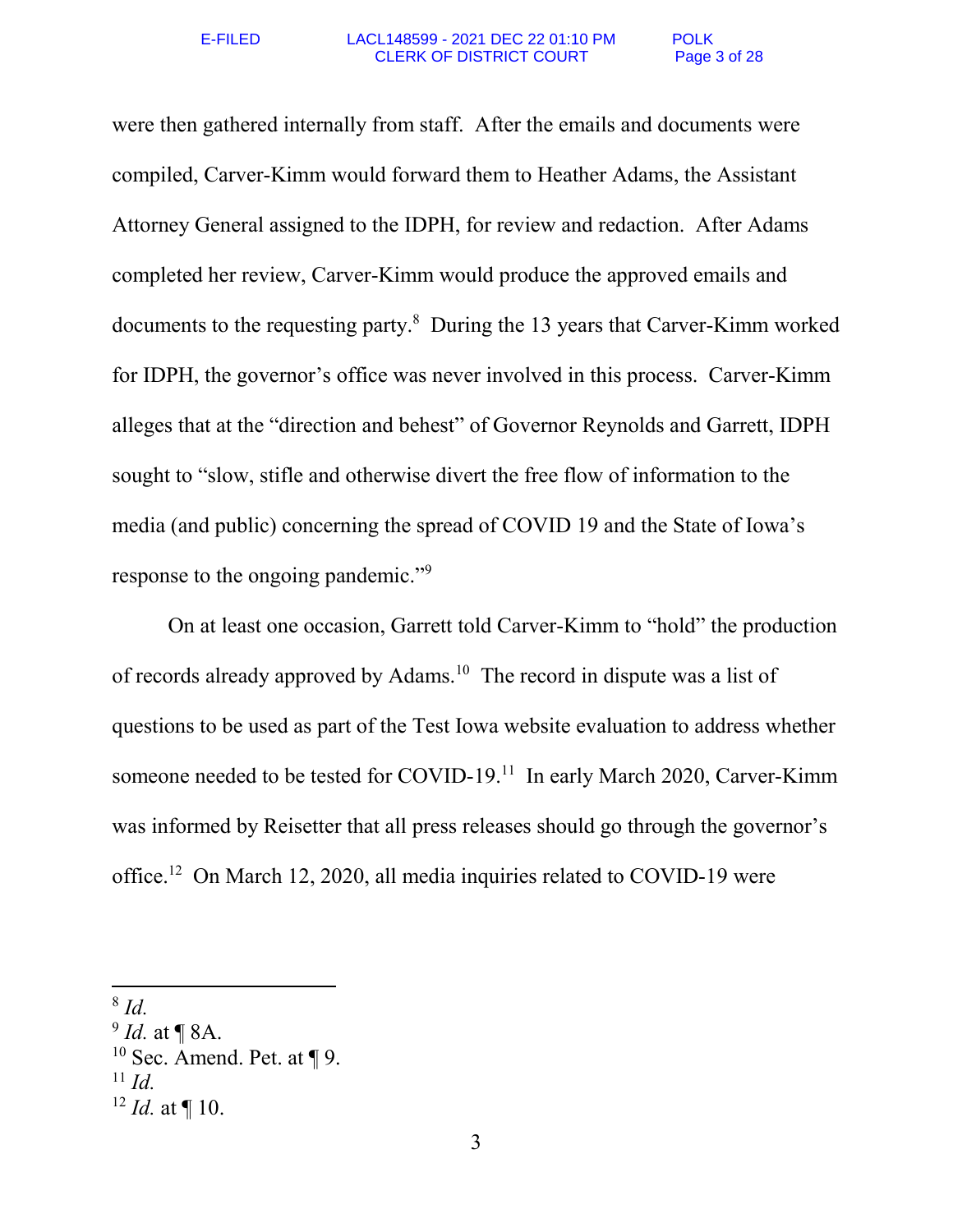rerouted through Reisetter.<sup>13</sup> On March 13, 2020, when Reisetter complained to Carver-Kimm about the volume of media inquiries related to COVID-19, Carver-Kimm offered to resume her normal duties. She told Reisetter that she had experience with such media inquiries and it was easier for her to reassume this responsibility.14 Reisetter responded that such inquires may be easy for Carver-Kimm to handle, but they were not easy "for other people."<sup>15</sup> After this, Amy McCoy, legislative liaison for IDPH, began handling COVID-19 related media inquiries. Carver-Kimm was told this change was made because McCoy was working out of the state emergency operations center ("SEOC").<sup>16</sup>

On March 17, 2020, Carver-Kimm was moved to the SEOC but was not asked to resume COVID-19 related media responses.<sup>17</sup> In early April 2020, Carver-Kimm received a request for emails from specific IDPH email addresses relating to COVID-19. The email addresses were the state's normal email addresses, not the ECC email addresses.<sup>18</sup> Carver-Kimm asked Assistant Attorney General Adams whether the ECC emails should be produced. Adams eventually confirmed that the ECC emails should be included in response to this specific

- <sup>14</sup> *Id.* at ¶ 12.
- <sup>15</sup> *Id.* at ¶ 13.
- $^{16}$  *Id.*

- $17$  *Id.* at ¶ 14.
- $18$  *Id.* at  $\P$  15.

<sup>13</sup> *Id.* at ¶ 11.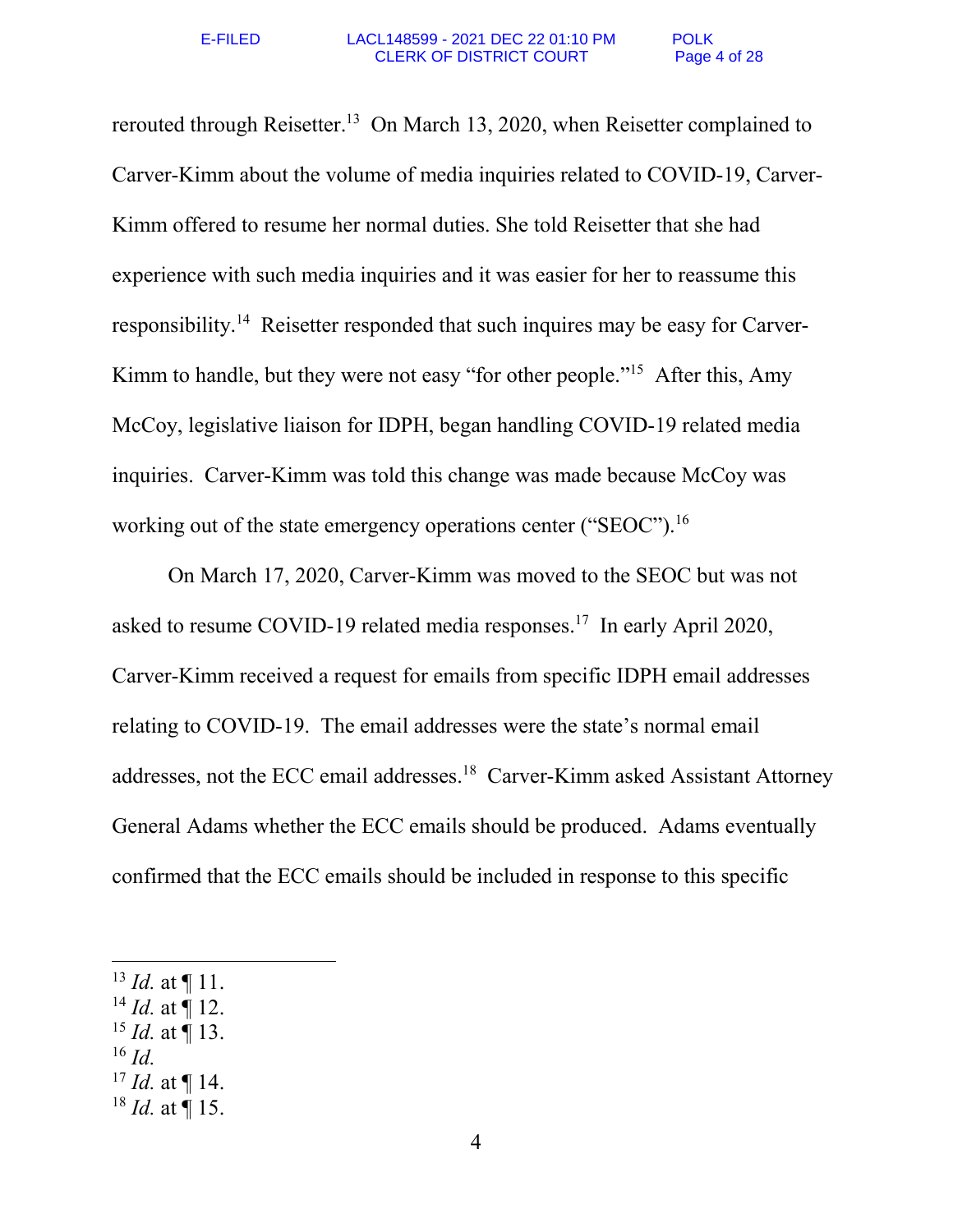request.<sup>19</sup> Although similar requests were later made by other news agencies, the ECC emails were never again searched and responsive documents in the ECC emails were never produced.

In April 2020, Garrett complained that Carver-Kimm was posting the daily new case numbers to the IDPH website prior to the governor's press conference.<sup>20</sup> On April 19, 2020, Carver-Kimm emailed Reisetter stating that she had only done this once several weeks before, and thus she felt she was being accused of something she did not do.<sup>21</sup> On April 20, 2020, Director of IDPH Clabaugh told Carver-Kimm that she was no longer allowed to update the IDPH website.<sup>22</sup>

During the week of April 21, 2020, Carver-Kimm informed her supervisors that a news reporter had brought to her attention the alleged unsanitary working conditions and lack of social distancing at the SEOC.<sup>23</sup> Multiple persons, including Clabaugh, demanded the name of the journalist who made these observations. When Carver-Kimm refused to give the name of the journalist, more assigned job duties were taken from her including being in charge of social media and working with the counties and local government entities.<sup>24</sup>

 $^{21}$  *Id.* 

<sup>&</sup>lt;sup>19</sup> Sec. Amend. Pet. at  $\P$  16.

<sup>20</sup> *Id.* at ¶ 17.

 $^{22}$  *Id.* at  $\P$  18.

 $^{23}$  *Id.* at ¶ 19.

 $^{24}$  *Id.*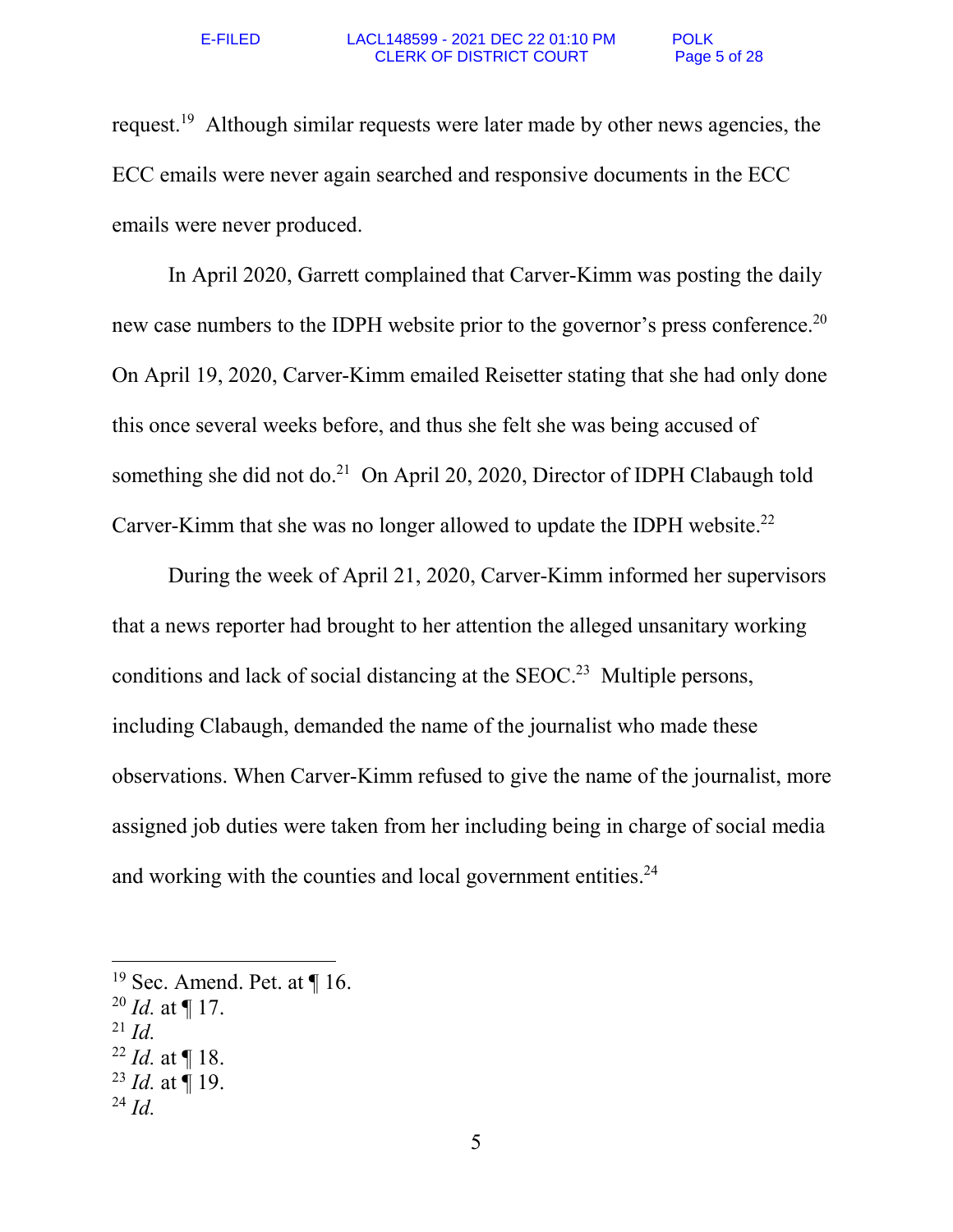In May 2020, Carver-Kimm fulfilled an open records request submitted by Iowa Public Radio.<sup>25</sup> Later that month, the New Yorker and USA Today made similar requests. Carver-Kimm informed the New Yorker and USA Today that if they slightly modified their requests, she could immediately produce the emails that had already been approved for release to Iowa Public Radio. The New Yorker and USA Today modified their requests and later asked Carver-Kimm to send them all responses to open records requests submitted by other news agencies. Carver-Kimm did so because this was a common practice in state government.<sup>26</sup>

In late May 2020, the New Yorker began asking questions critical of the state hygienic lab referencing the documents produced by Carver-Kimm.<sup>27</sup> Reisetter sent her an email questioning how the New Yorker received those documents. When Carver-Kimm responded, Reisetter asked whether producing the documents "was even legal."<sup>28</sup> On June 4, 2020, Carver-Kimm was no longer allowed to respond to any open records requests, including those dealing with COVID-19.<sup>29</sup> On June 15, 2020, the New Yorker published an article critical of the company running "Test Iowa" utilizing the previously released emails.<sup>30</sup> On

- <sup>27</sup> *Id.* at ¶ 22.
- <sup>28</sup> *Id.*

- <sup>29</sup> *Id.* at ¶ 23.
- <sup>30</sup> *Id.* at ¶ 24.

<sup>25</sup> *Id.* at ¶ 20.

<sup>&</sup>lt;sup>26</sup> Sec. Amend. Pet. at  $\P$  21.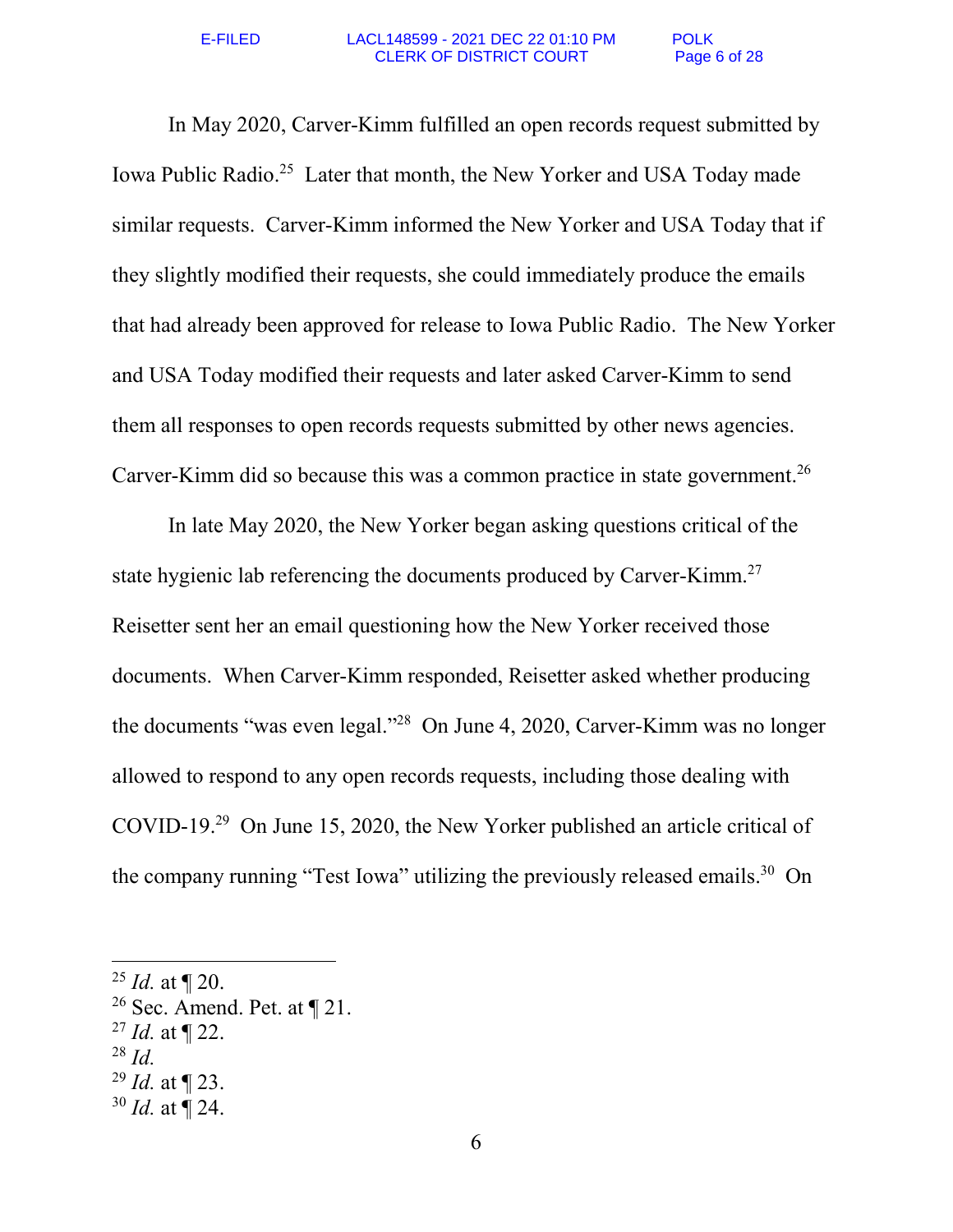June 17, 2020, Carver-Kimm was no longer allowed to respond to any media inquiries involving COVID-19 or any other infectious disease.

Throughout March, April, May, and June of 2020, Carver-Kimm had regular conversations with Karla Dorman in human resources.<sup>31</sup> She complained to Dorman that the ongoing removal of her duties and responsibilities amounted to mismanagement, abuse of authority, and was a specific danger to public health given the ongoing state-wide pandemic.<sup>32</sup>

On July 2 or 3, 2020, Tony Leys with the Des Moines Register asked Carver-Kimm for the pregnancy termination statistics for the State of Iowa.<sup>33</sup> Carver-Kimm alleges this is publicly available information routinely produced in the past, and as such she gave Leys the requested information. On July 12, 2020, the Des Moines Register ran a story that showed the number of pregnancy terminations in Iowa had climbed by 25% in 2019 after continuously decreasing for decades.<sup>34</sup> The article attributed the increase to the decision to cease participation in a federally funded family planning program. Carver-Kimm states the Leys article was likely embarrassing to Governor Reynolds who promoted and

 $32$  *Id.* 

<sup>31</sup> *Id.* at ¶ 25.

<sup>33</sup> *Id.* at ¶ 26.

 $34$  Sec. Amend. Pet. at  $\P$  27.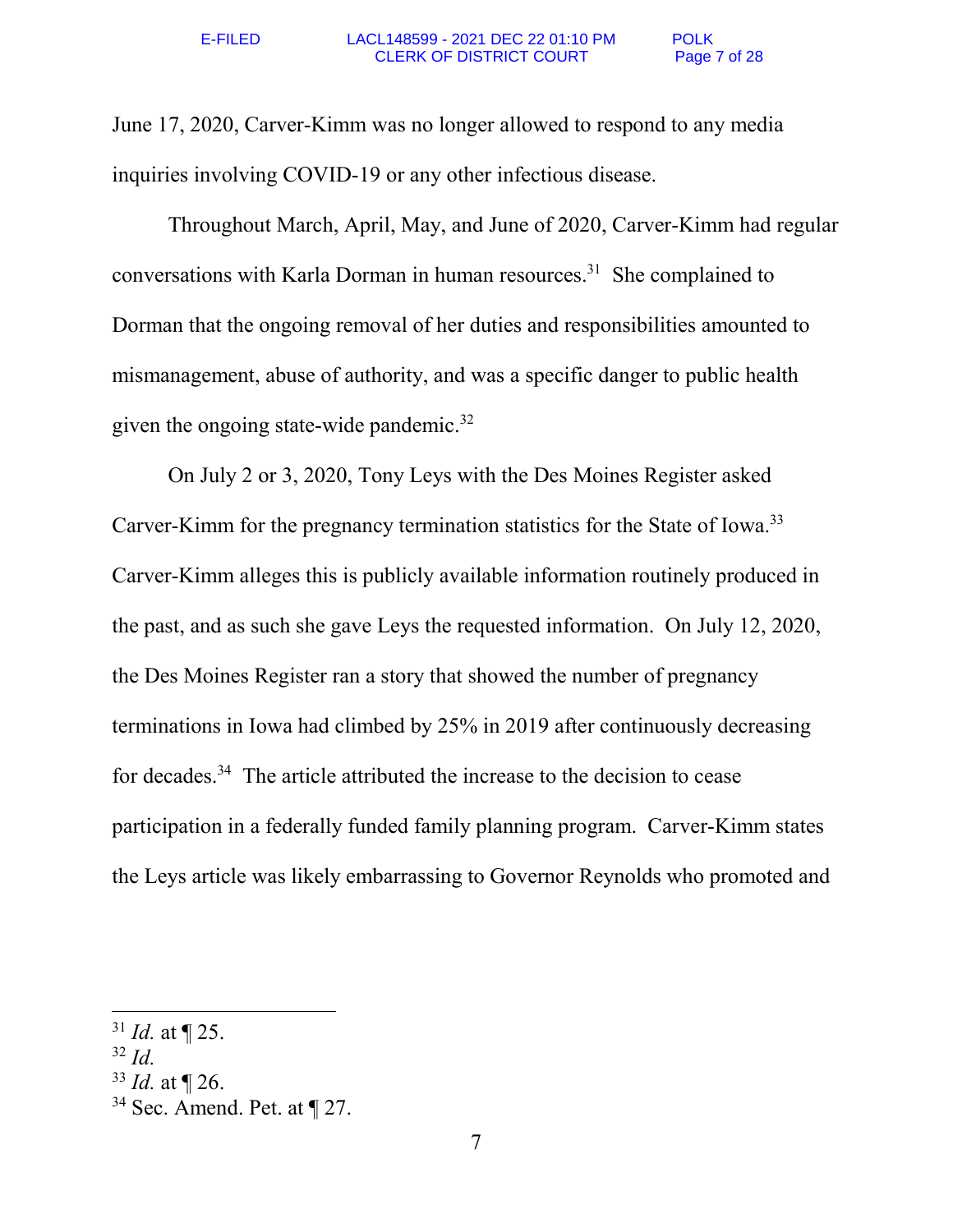supported the 2017 plan to expel Planned Parenthood and other abortion providers from family planning programs and replace it with a state financed program.<sup>35</sup>

On July 15, 2020, Carver-Kimm was told that she could either resign or be terminated due to "restructuring."<sup>36</sup> She initially chose termination, but agreed to an involuntary resignation after being told that she would forfeit her accumulated vacation time if terminated. Carver-Kimm alleges she was forced to quit by the IDPH under the authority and/or at the direction of Clabaugh, Reisetter, and/or Dixon.<sup>37</sup> In her petition, Carver-Kimm also specifically alleges

Upon information and belief, Defendants Reynolds and Garrett had the ability to effectuate the decision to terminate Plaintiff's employment and had input into or influence over the decision to terminate Plaintiff. Defendant Clabaugh served at the pleasure of Defendant Reynolds, giving Reynolds—and Garrett as a member of Reynolds' cabinet—considerable sway over Clabaugh's decisions. In turn, Reisetter and Dixon were obliged to follow the decisions of Clabaugh.<sup>38</sup>

Upon information and belief, Defendants Reynolds and Garrett directed, influenced, authorized and/or had input into the decision to terminate Polly's employment.<sup>39</sup>

Carver-Kimm filed her initial petition on September 2, 2020, against

Governor Reynolds, Garrett, and the State of Iowa, alleging wrongful discharge in

violation of Iowa Code section 70A.28, Iowa's whistleblower statute. On the same

 $37$  *Id.* 

 $\overline{a}$ 

<sup>38</sup> *Id.* at ¶ 29A.

<sup>35</sup> *Id.* at ¶ 28.

<sup>36</sup> *Id.* at ¶ 29

<sup>39</sup> *Id.* at ¶ 29B.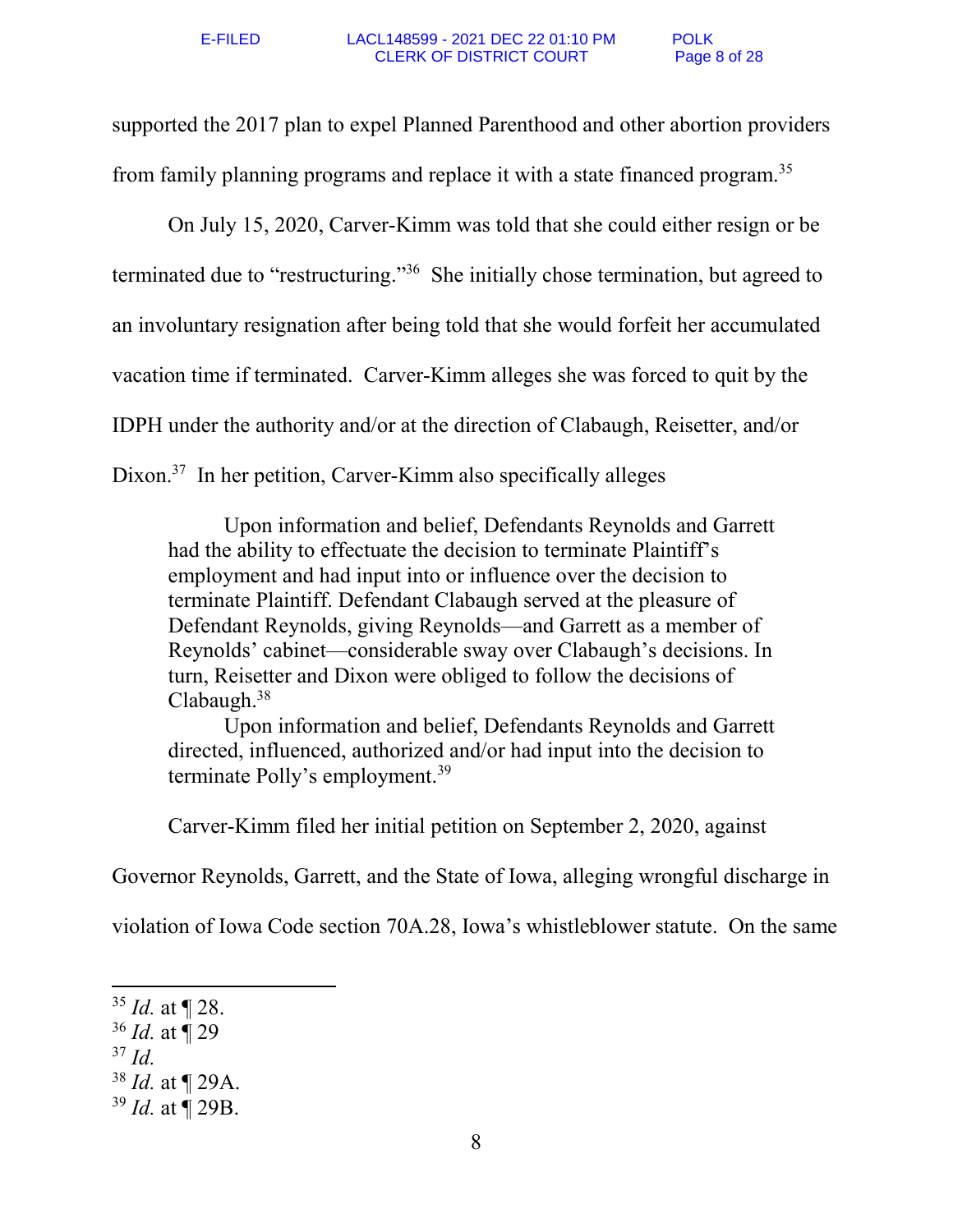date she also filed an allegation of wrongful discharge based upon a violation of public policy and a constitutional claim with the State Appeal Board. The Iowa Attorney General's office did not address these claims within six months of the September 2, 2020 filing. Accordingly, on May 24, 2021, Carver-Kimm requested that both claims be withdrawn from consideration by the State Appeal Board pursuant to Iowa Code section 669.5. Once withdrawn from consideration by the State Appeal Board, Carver-Kimm filed an application to amend her petition with this court on June 4, 2021, to add these two claims as counts II (wrongful discharge) and III (free speech constitutional claim). The application to amend was granted on June 22, 2021. On July 1, 2021, the State of Iowa, Reynolds, and Garrett filed a motion to dismiss pursuant to Iowa Rule of Civil Procedure 1.421. The motion requested dismissal of the amended petition in its entirety.

In response to the motion to dismiss, Carver-Kimm filed a motion seeking leave to file a second amended petition on July 28, 2021. The court granted the request on August 11, 2021. The second amended petition added Clabaugh, Reisetter, and Dixon as defendants with respect to count I alleging violations of 70A.28, added specific allegations regarding the role of Governor Reynolds and Garrett in the decision to terminate her, and removed the constitutional free speech claim. Defendants filed a motion to partially dismiss the second amended petition on August 26, 2021. Governor Reynolds, Garret and the State of Iowa seek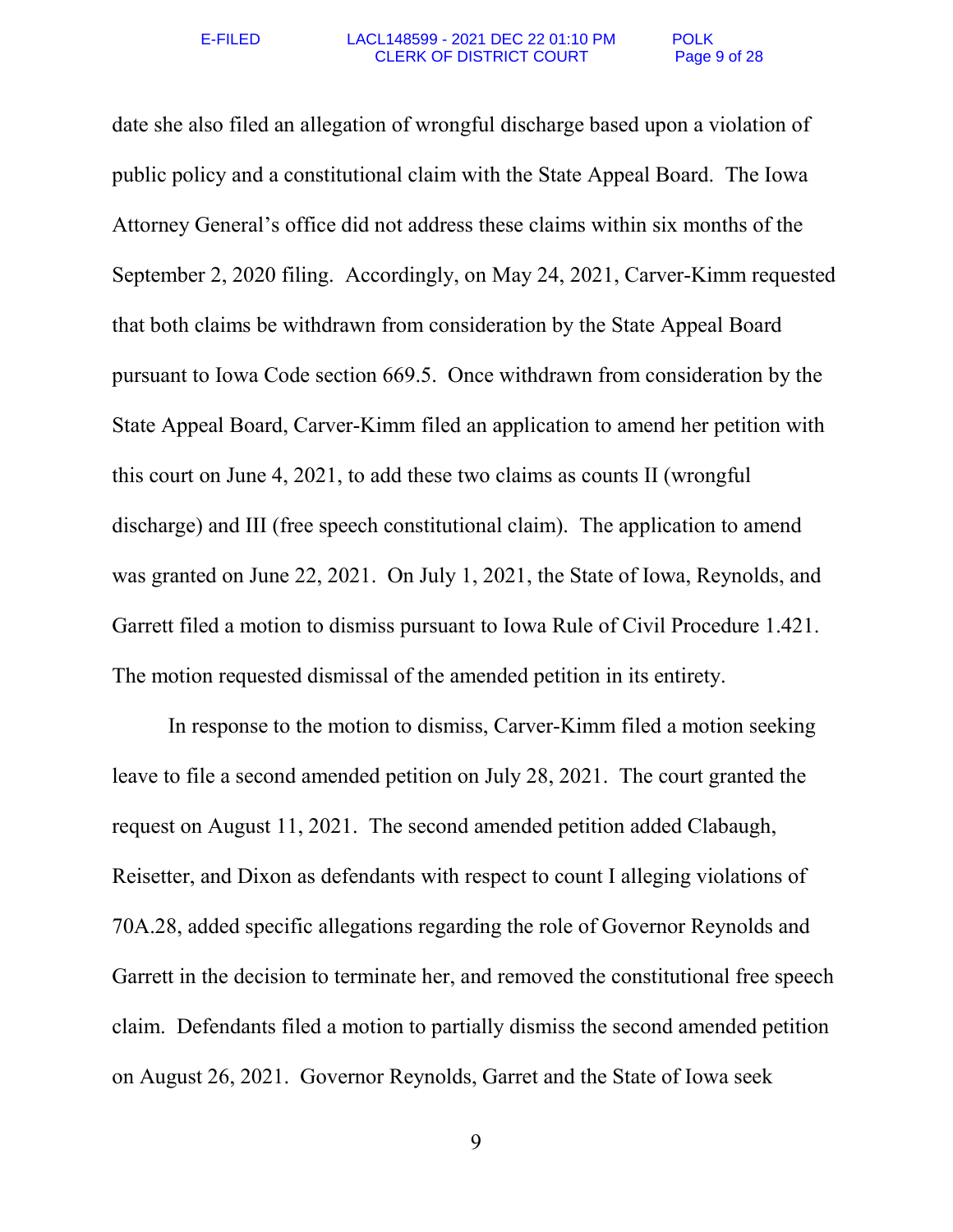dismissal of the whistleblower claims. Defendants do not seek to dismiss the whistleblower claims against Clabaugh, Reisetter, or Dixon. The defendants State of Iowa, Reynolds and Garrett seek dismissal of the wrongful discharge under count II. Carver-Kimm filed a resistance to the motion to dismiss and brief in support on September 21, 2021. Defendants filed a reply brief on October 1, 2021. The Iowa Freedom of Information Counsel filed a brief in resistance to the motion to dismiss on September 7, 2021. It was stipulated by the parties that this would be treated as an *amicus curiae* brief, and the court entered an order to this effect on September 24, 2021.

### **II. LEGAL STANDARDS.**

 $\overline{a}$ 

Rule 1.421(1)(f) of the Iowa Rules of Civil Procedure permits a party to request dismissal of a petition if it fails to state a claim upon which relief may be granted. Rule 1.403(1) requires that a petition contain "a short and plain statement of the claim showing that the pleader is entitled to relief."

A "petition need not allege ultimate facts that support each element of the cause of action[;]" however, a petition "must contain factual allegations that give the defendant 'fair notice' of the claim asserted so the defendant can adequately respond to the petition." The 'fair notice' requirement is met if a petition informs the defendant of the incident giving rise to the claim and the general nature of the claim.<sup>40</sup>

<sup>40</sup> *U.S. Bank v. Barbour,* 770 N.W.2d 350, 354 (Iowa 2009) (citations omitted).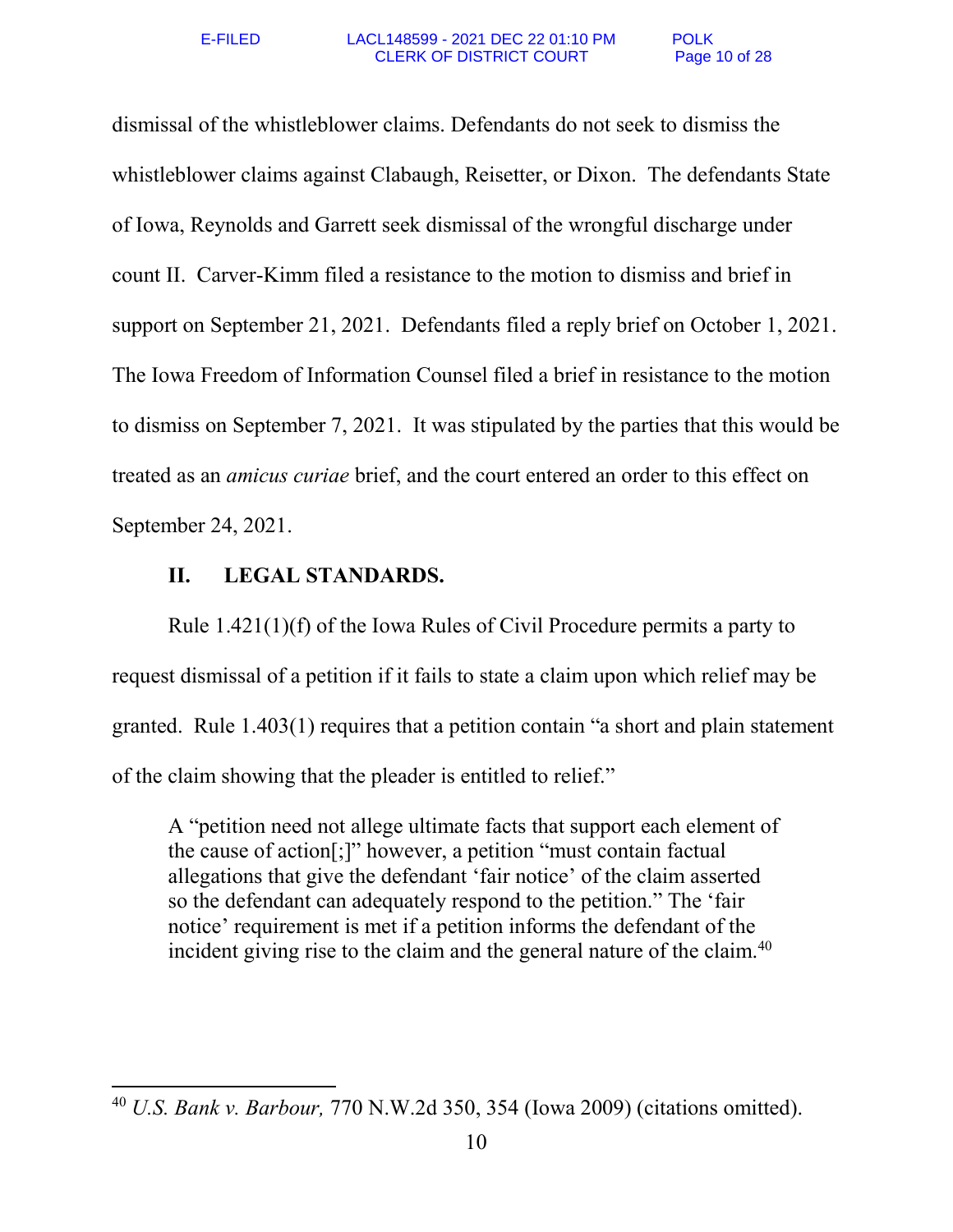"A motion to dismiss is properly granted only if a plaintiff's petition on its face shows no right to recover on its face under any state of facts."<sup>41</sup> Further, in determining whether the plaintiff has stated a claim upon which relief may be granted, courts consider only the facts alleged in the petition, or those of which judicial notice may be taken.<sup>42</sup>

On a motion to dismiss, the court accepts as true the petition's well-pleaded factual allegations, but not its legal conclusions.<sup>43</sup> Therefore, "a dismissal at this stage must rest on legal grounds."<sup>44</sup> Nearly every case will survive a motion to dismiss under notice pleading.<sup>45</sup> "Motions to dismiss are disfavored . . . . Lawyers should exercise 'professional patience' and challenge vulnerable cases by summary judgment or at trial instead of through 'premature attacks on litigation by motions to dismiss."<sup>346</sup>

### **III. MERITS.**

l

# **A. Whistleblower Claim against Defendants Reynolds and Garrett.**

<sup>41</sup> *Trobaugh v. Sondag*, 668 N.W.2d 577, 580 (Iowa 2003) (quoting *Ritz v. Wapello Co. Bd. of Sup.* 595 N.W.2d 786, 789 (Iowa 1999)).

<sup>42</sup> *Mlynarik v. Bergantzel*, 675 N.W.2d 584, 586 (Iowa 2004).

<sup>43</sup> *Shumate*, 846 N.W.2d at 507.

<sup>44</sup> *Trobaugh,* 668 N.W.2d at 580.

<sup>45</sup> *Barbour*, 770 N.W.2d at 353.

<sup>46</sup> *Benskin, Inc. v. W. Bank*, 952 N.W.2d 292, 296 (Iowa 2020) (quoting *Cutler v. Klass, Whicher & Mishne*, 473 N.W.2d 178, 181 (Iowa 1991)).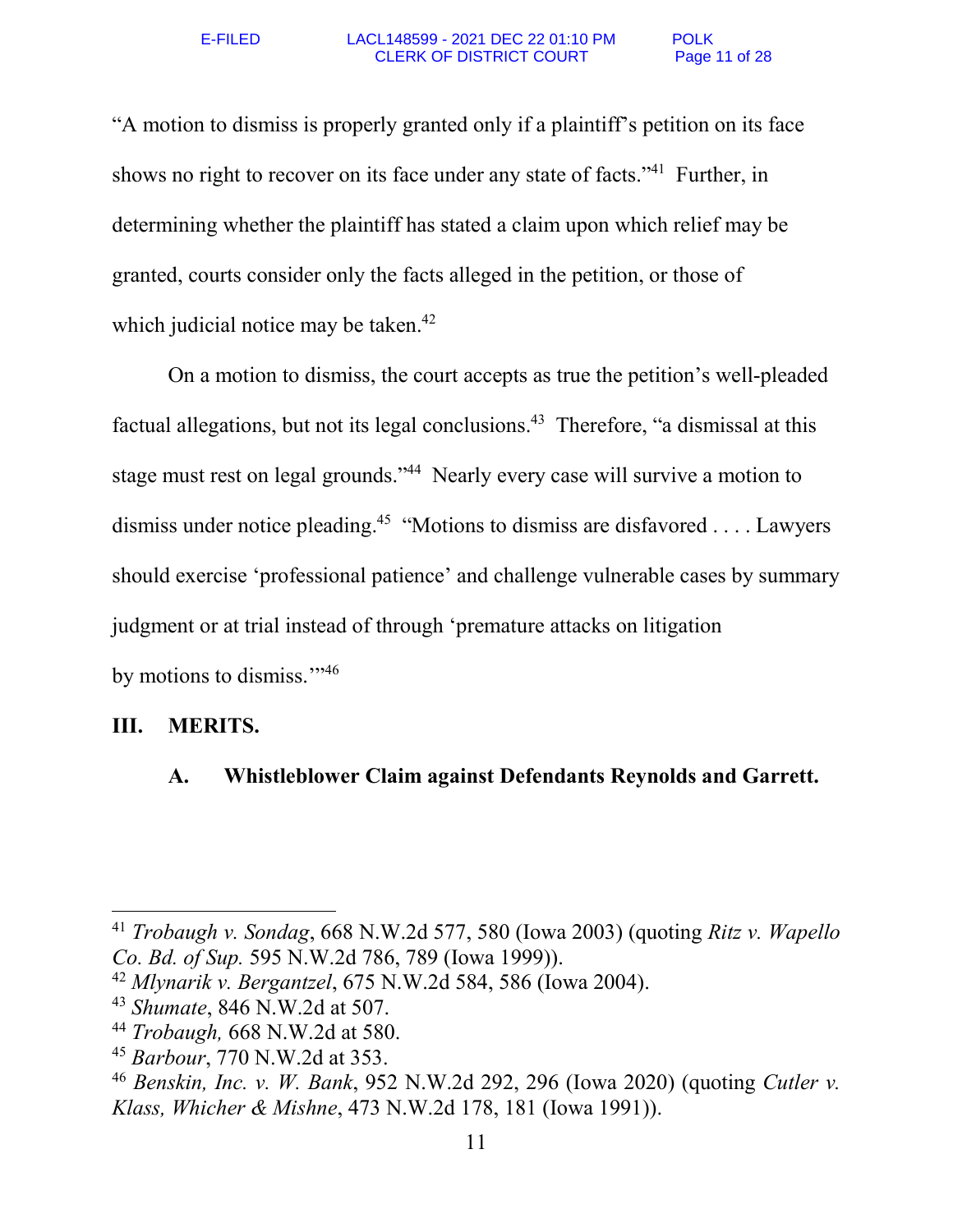Defendants contend the State should also be dismissed from count I. However, at the hearing on this motion defendants conceded that with the addition of Clabaugh, Reisetter, and Dixon as defendants count I should proceed whether the State is a named party or not. Thus, they stated the issue of whether the State is a proper party did not matter because the State will be indemnifying and defending these individual defendants regardless. As such, the court concludes the State will not be dismissed from count I by agreement of the parties.

Carver-Kimm contends she was forced to quit her employment with the IDPH by defendants in retaliation for her reports to Dorman in human resources that some of her duties were being given to other employees over several months in the spring of  $2020<sup>47</sup>$ . She alleges having other employees perform her duties "amounted to mismanagement, abuse of authority and a specific danger to public health given the ongoing statewide pandemic."<sup>48</sup> Defendants contend that Governor Reynolds and Communications Director Garrett should be dismissed because neither had the legal authority to discharge Carver-Kimm as she was an executive branch employee who was not appointed by the governor.

Section 70A.28(2) provides:

A person shall not discharge an employee from . . . a position in a state employment system administered by . . . a state agency as a reprisal for . . . a disclosure of information to a person providing

<sup>47</sup> Sec. Amend. Pet. ¶ 31-33.

<sup>48</sup> *Id.* at ¶ 31.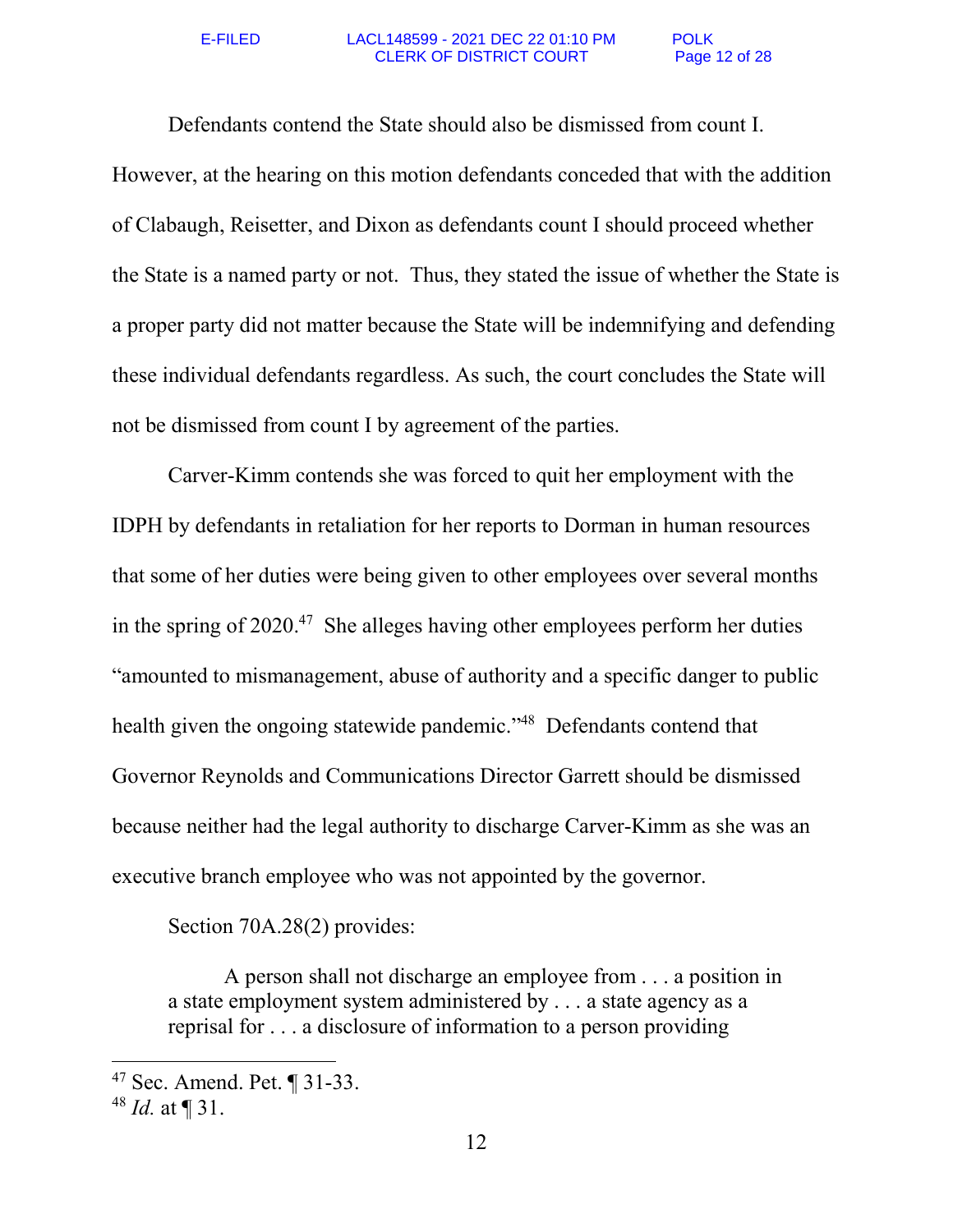human resource management for the state . . . if the employee, in good faith reasonably believes the information evidences a violation of law or rule, mismanagement, a gross abuse of funds, an abuse of authority, or a substantial and specific danger to public health or safety.

A violation of this provision may be enforced through a civil action for certain limited damages and equitable relief.<sup>49</sup> A "person" who violates the provision "commits a simple misdemeanor."<sup>50</sup>

The language in section 70A.282) is similar to language in the Iowa Civil Rights Act ("ICRA"), which makes it illegal for a "person . . . to discharge any employee  $\ldots$ " on the basis of various protected characteristics and actions.<sup>51</sup> As such, an analogy can be drawn between the ICRA and our supreme court's interpretation of it and the whistleblower statute. "[A]n individual who is personally involved in, and has the ability to effectuate, an adverse employment action may be subject to individual liability for discrimination under 216.6 or retaliation under 216.11(2)."<sup>52</sup> The court in *Rumsey* further held that individual liability is not construed "so strictly that it is limited to only those with final decision-making authority."<sup>53</sup> Carver-Kimm alleged in her petition that Governor Reynolds and Garrett had the "ability to effectuate the decision to terminate

<sup>49</sup> *Id.* § 70A.28(5).

<sup>50</sup> *Id.* § 70A.28(4).

<sup>51</sup> Iowa Code § 216.6.

<sup>52</sup> *Rumsey v. Woodgrain Millwork, Inc.,* 962 N.W.2d 9, 35 (Iowa 2021).

<sup>53</sup> *Id.* at 35.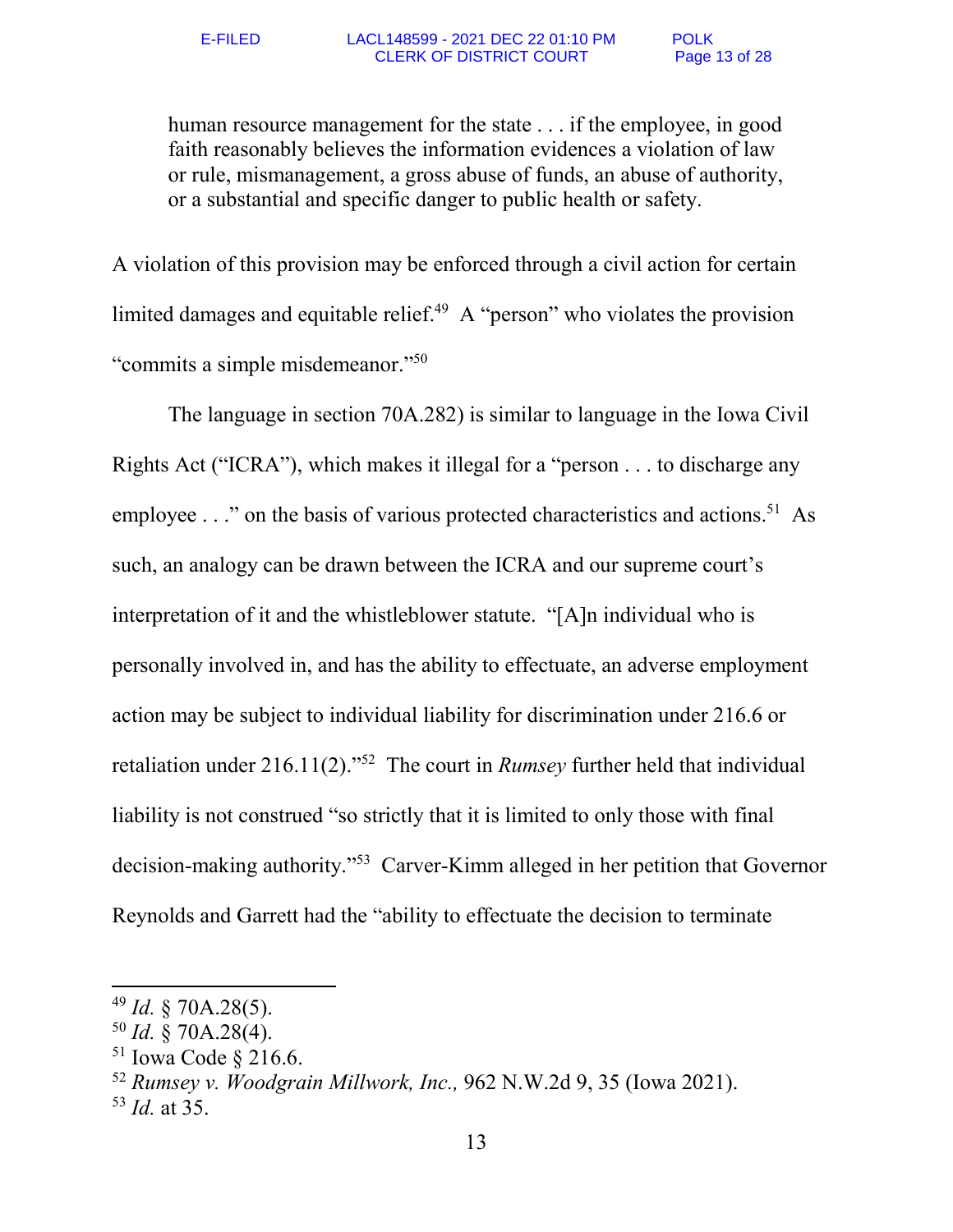Plaintiff's employment and had input into or influence over the decision to terminate Plaintiff."<sup>54</sup>

In *Jasper v. H. Nizam, Inc.,* 764 N.W.2d 751 (Iowa 2009), the Iowa Supreme Court set out the individual liability standard for claims of wrongful discharge in violation of public policy. They rejected the final decision-maker test, holding that individual liability may attach to "individual officers of a corporation who authorized or directed the discharge of an employee for reasons that contravene public policy."<sup>55</sup> Carver-Kimm alleged in her petition that Reynolds and Garrett "directed, influenced, authorized and/or had input into the decision to terminate [Plaintiff's] employment."<sup>56</sup>

 As set forth above, for purposes of reviewing a motion to dismiss this court must accept as true the petition's well-pleaded factual allegations.<sup>57</sup> Based on this and the other standards set forth above that this court is required to apply in a motion to dismiss, the court concludes that Carver-Kimm set forth sufficient allegations in her petition that defendants Reynolds and Garrett effectuated her termination. Consequently, dismissal is not appropriate at this stage of the case.

<sup>54</sup> Sec. Amend. Pet. ¶ 29A.

<sup>55</sup> *Jasper,* 764 N.W.2d at 777.

<sup>56</sup> Sec. Amend. Pet. ¶ 29B.

<sup>57</sup> *Shumate,* 846 N.W.2d at 507.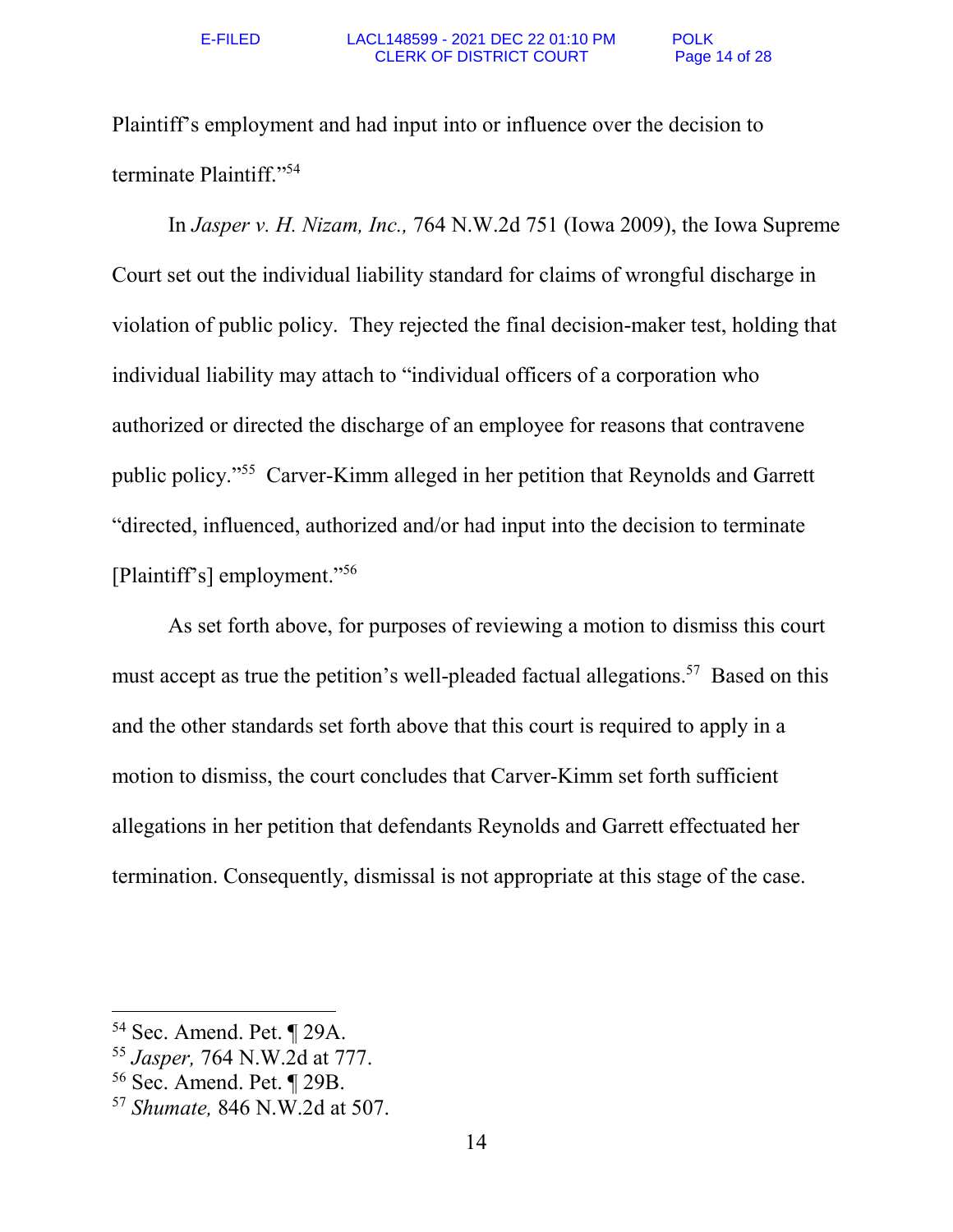$\overline{a}$ 

Defendants' motion to dismiss defendants Reynolds and Garrett under count I is denied.

# **B. Wrongful Discharge as a Violation of Public Policy under Chapter 22.**

Although Carver-Kimm stated in a footnote in her brief that her second amended petition also sought to add Clabaugh, Reisetter, and Dixon to count II, neither her motion to amend nor the second amended petition actually adds these additional defendants. As such, it appears she will need to further amend her petition to add these defendants to count II if she wants them as named parties. The court will only address the motion as it pertains to the State of Iowa, Reynolds and Garrett since they are the only defendants named presently. However, the court does not believe its analysis below would change if Clabuagh, Dixon and Reisetter were named defendants in count II.

 Carver-Kimm next contends she was wrongfully discharged in violation of public policy. She alleges she was terminated for performing her job duties and repeatedly complying with Iowa's Open Records law found in Iowa Code chapter 22. Iowa recognizes a "cause of action for wrongful discharge from employment when the reasons contravene public policy."<sup>58</sup>

<sup>58</sup> *Jasper,* 764 N.W.2d at 761, *as amended on denial of reh'g* (Mar. 5, 2009) (citing *Fitzgerald v. Salsbury Chem., Inc.,* 613 N.W.2d 275, 280 (Iowa 2000)).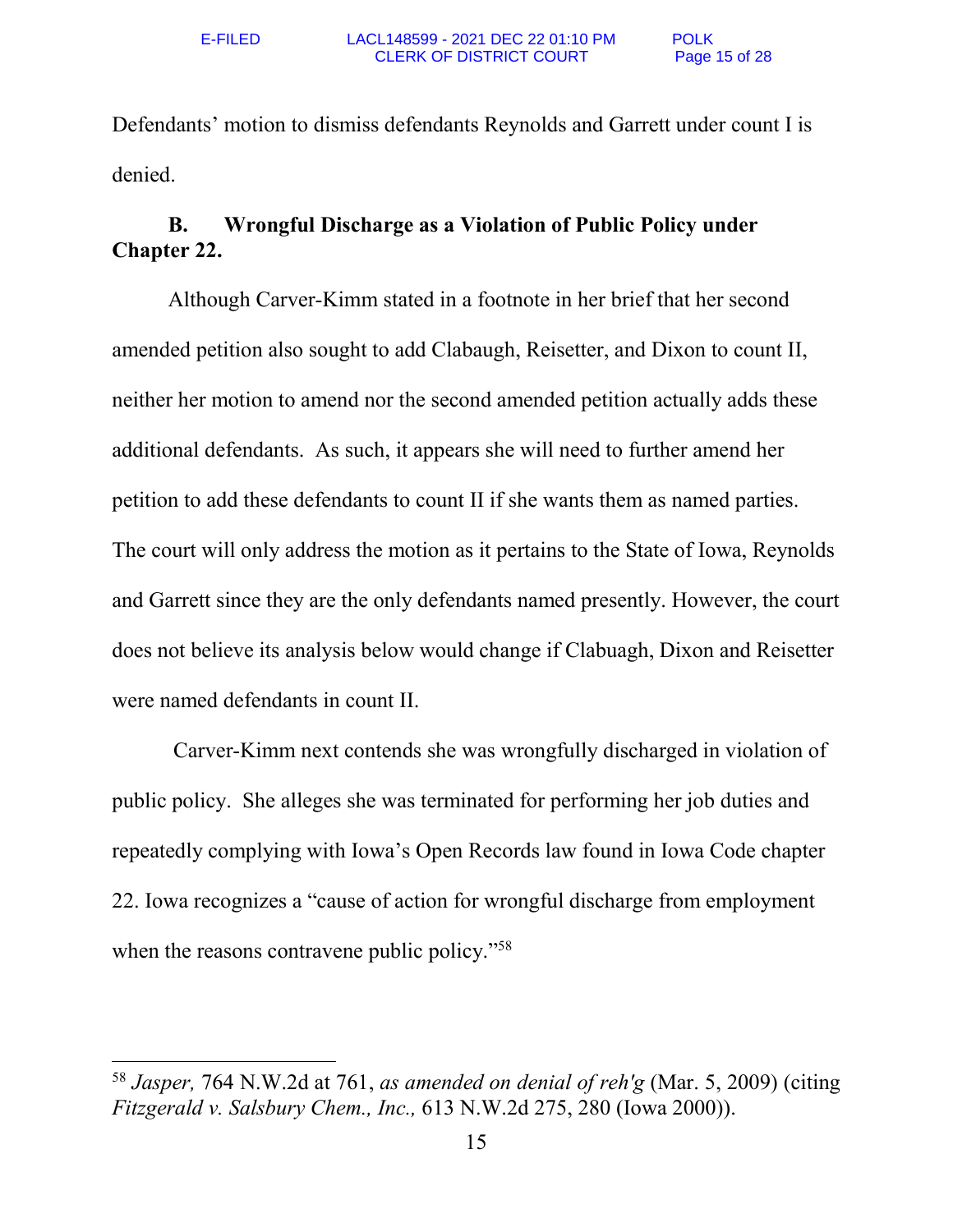### E-FILED LACL148599 - 2021 DEC 22 01:10 PM POLK CLERK OF DISTRICT COURT Page 16 of 28

In order to prevail on a claim of wrongful discharge in violation of public policy, Carver-Kimm must prove the following: (1) the existence of a clearly defined and well-recognized public policy that protects the employee's activity; (2) this public policy would be undermined by the employee's discharge from employment, (3) the employee engaged in the protected activity, and (4) the employee's protected activity was the determining factor for the employer's discharge of the employee.<sup>59</sup> The first two elements constitute questions of law to be determined by the court. $60$  Previously, our supreme court has relied on a statute or administrative rule as the source of public policy to support the tort.<sup>61</sup> However, the court has also held there "need not be an express statutory mandate of protection before an employee's conduct is shielded from adverse employment action."<sup>62</sup> "[W]e look to other statues which not only define clear public policy but imply a prohibition against termination from employment to avoid undermining that policy."<sup>63</sup> Generally the statute supporting the public policy exception must

l

<sup>59</sup> *Grim v. Centrum Valley Farms, L.L.P.,* 2016 WL 1090575, at \*5 (N.D. Iowa March 18, 2016) (citing *Rivera v. Woodward Resource Ctr.,* 865 N.W.2d 887, 894- 98 (Iowa 2015)).

<sup>60</sup> *Dorshkind v. Oak Park Place of Dubuque II, L.L.C.,* 835 N.W.2d 293, 300 (Iowa 2013) (citing *Fitzgerald,* 613 N.W.2d at 282).

<sup>61</sup> *Jasper,* 674 N.W.2d at 762.

<sup>62</sup> *Teachout v. Forest City Comm. School Dist.,* 584 N.W.2d 296, 300 (Iowa 1998).

<sup>63</sup> *Fitzgerald,* 613 N.W.2d at 283.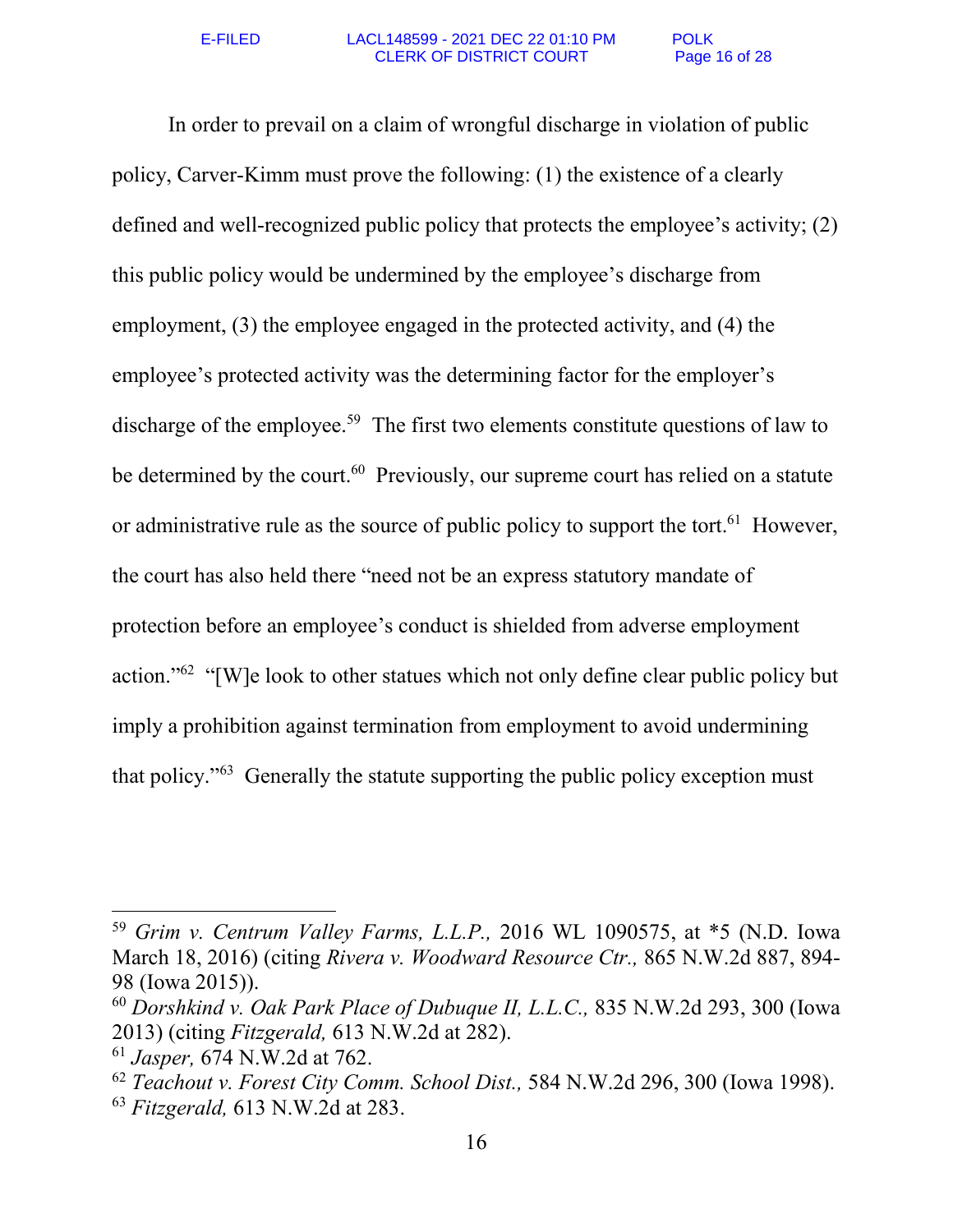#### E-FILED LACL148599 - 2021 DEC 22 01:10 PM POLK CLERK OF DISTRICT COURT Page 17 of 28

"relate to the public health, safety, and welfare and embody a clearly defined and well-recognized public policy that protects the employee's activity."<sup>64</sup>

The court must first determine as a matter of law whether Carver-Kimm has asserted the existence of a clearly defined and well recognized public policy that protects her activity. Carver-Kimm alleges Iowa Code chapter 22, and more specifically section 22.8(3), provides the requisite clearly defined and well recognized public policy. Section 22.8(3) states, in pertinent part: "[T]he district court shall take into account *the policy of this chapter that free and open examination of public records is generally in the public interest* even though such examination of public records may cause inconvenience or embarrassment to public officials or others."<sup>65</sup>

 Our supreme court recognizes that chapter 22 plays an integral role in the oversight of our state government and its actors.

Iowa Code chapter 22 is our state's freedom of information statute. *Rathmann v. Bd. of Dirs.,* 580 N.W.2d 773, 777 (Iowa 1998). "The purpose of the statute is 'to open the doors of government to public scrutiny [and] to prevent government from secreting its decisionmaking activities from the public, on whose behalf it is its duty to act.'" *Id.* (quoting *Iowa Civil Rights Comm'n v. City of Des Moines,* 313 N.W.2d 491, 495 (Iowa 1981)). "Accordingly, there is a presumption of openness and disclosure under this chapter." *Gabrilson v. Flynn,* 554 N.W.2d 267, 271 (Iowa 1996). "Disclosure is the rule, and one seeking the protection of one of the statute's exemptions bears the burden of demonstrating the

<sup>64</sup> *Berry v. Liberty Holdings, Inc.,* 803 N.W.2d 106, 110 (Iowa 2011).

 $65$  Iowa Code  $\S$  22.8(3) (2019) (emphasis added).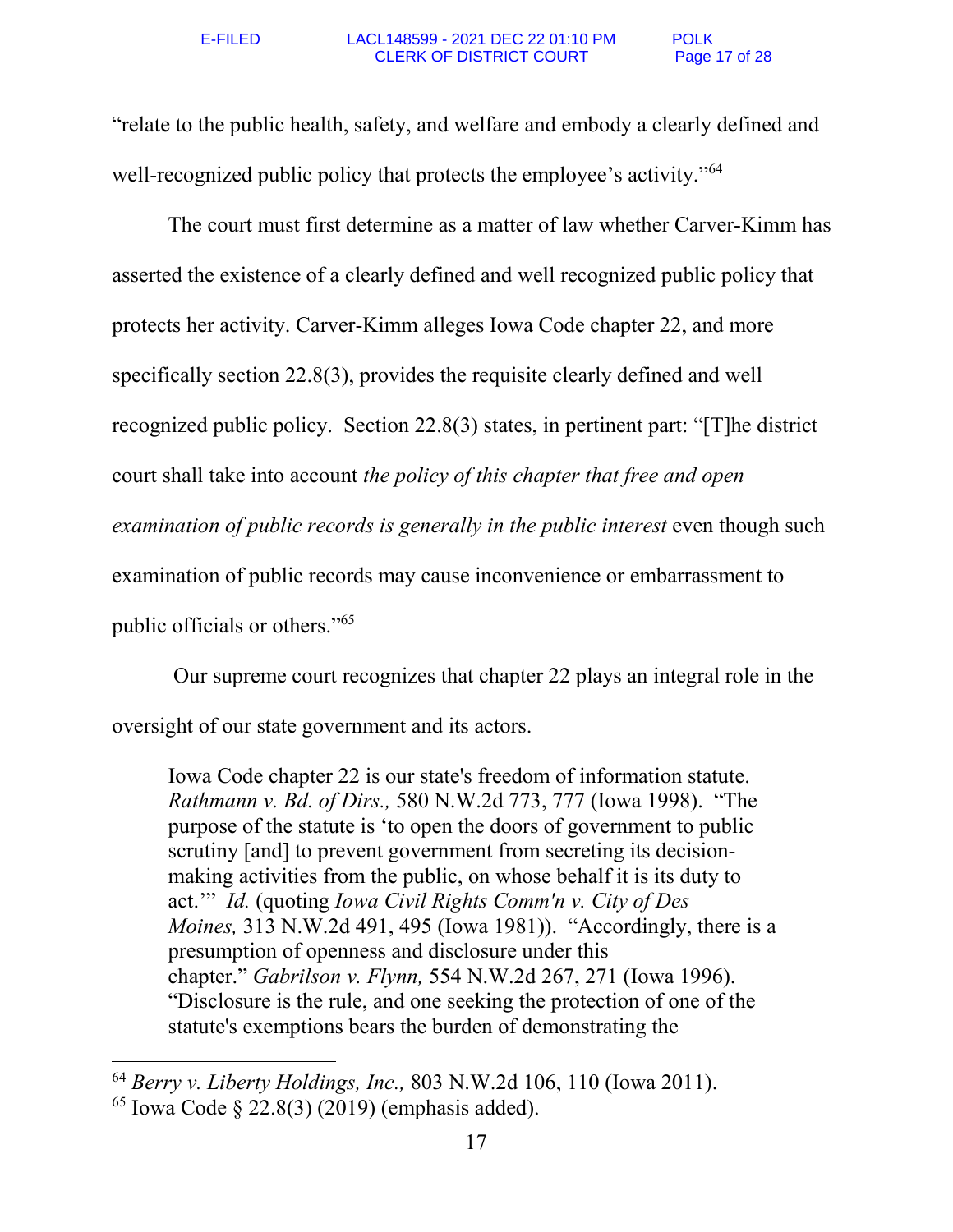exemption's applicability." *Clymer v. City of Cedar Rapids,* 601 N.W.2d 42, 45 (Iowa 1999).<sup>66</sup>

 [W]rongful-discharge cases that have found a violation of public policy can generally be aligned into four categories of statutorily protected activities: (1) exercising a statutory right or privilege, (2) refusing to commit an unlawful act, (3) performing a statutory obligation, and (4) reporting a statutory violation. 67

Here, Carver-Kimm contends her activity of complying with Iowa's open records law under chapter 22 regarding Iowa's response to the COVID-19 pandemic and other matters as part of the State duties fall under both categories (1) and (3).

 "The purpose of chapter 22 is to open the doors of government to public scrutiny and to prevent government from secreting its decision-making activities from the public, on whose behalf it is its duty to act."<sup>68</sup> The court finds that providing the citizens of Iowa with information on the activities of their government furthers the welfare of the citizens of Iowa as a whole.

The court does not agree with the defendants' argument that recognizing such a public policy exception would open the litigation "flood gates." As our supreme court has noted, such argument could "be made to practically every public policy claim which serves as the basis for a wrongful discharge claim."<sup>69</sup> Yet the

<sup>66</sup> *City of Riverdale v. Diercks*, 806 N.W.2d 643, 652–53 (Iowa 2011).

<sup>67</sup> *Jasper*, 764 N.W.2d at 762 (internal citations omitted).

<sup>68</sup> *Diercks,* 806 N.W.2d at 652 (citation omitted). *See also* Op. Iowa Att'y Gen. No. 97-10-1(L) (October 22, 1997), 1997 WL 988716, at \*3 ("Disclosure of public records is the general rule, with presumption in favor of disclosure."). <sup>69</sup> *Fitzgerald,* 613 N.W.2d at 289.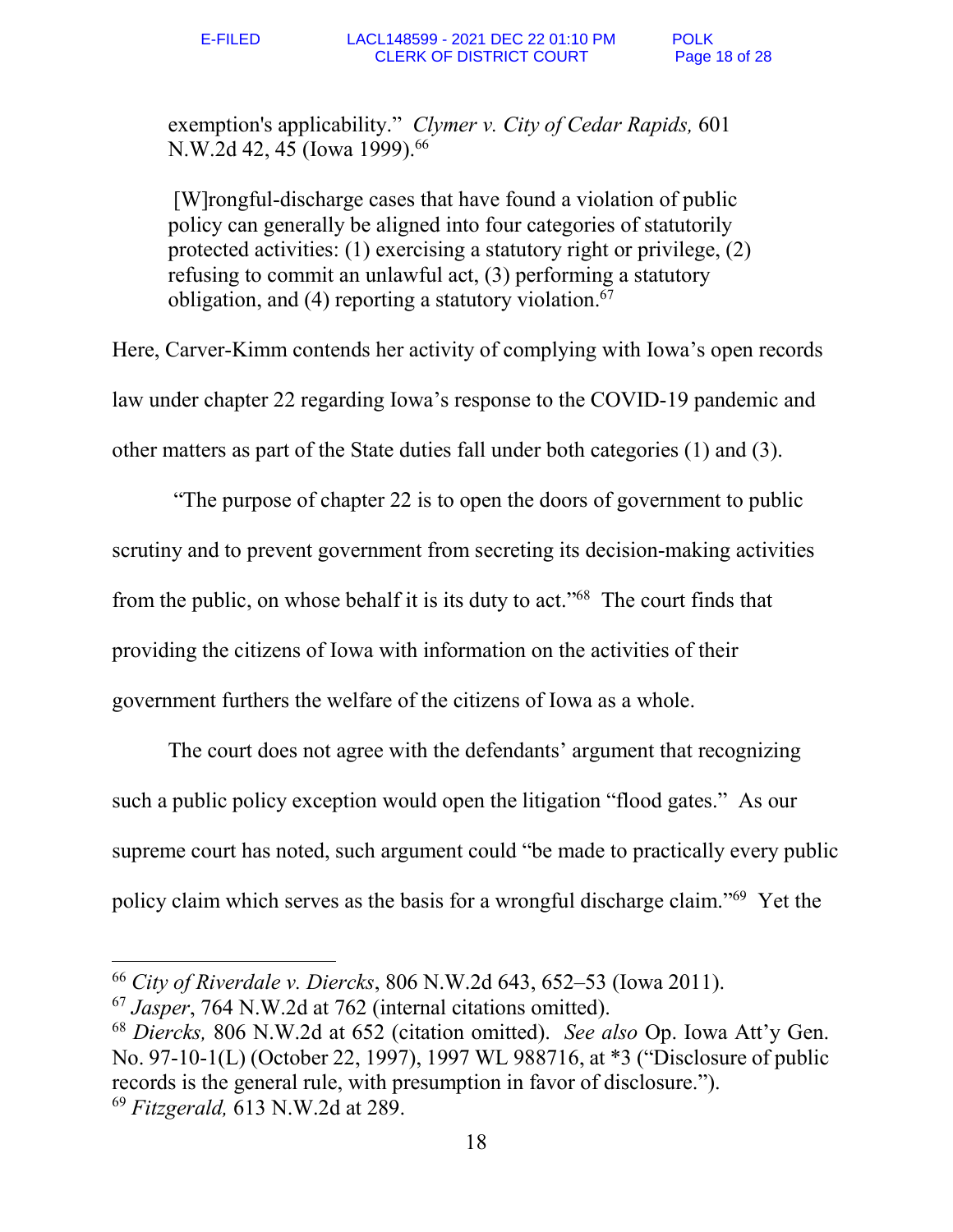#### E-FILED LACL148599 - 2021 DEC 22 01:10 PM POLK CLERK OF DISTRICT COURT Page 19 of 28

court has repeatedly recognized such claims. "It is up to the fact finder, in most instances, to determine whether any particular case has merit. We simply recognize a tort for discharge in violation of a public policy to provide truthful testimony, and leave it to the jury to determine if the facts support the claim."<sup>70</sup>

 Moreover, the policy would not "eviscerate at-will employment within state government" as alleged by the State.<sup>71</sup> The public policy at issue here is limited to chapter 22 and the "lawful custodians" who are charged with complying with open records requests under Iowa Code section 22.1. Under that section "each government body shall delegate to particular officials or employees of that government body the responsibility for implementing the requirements of this chapter. . . ." Carver-Kimm had the specific obligation to fulfill open records requests for IDPH. She contends she did so and was forced to quit based on her performance of this duty. Thus the narrow and clearly defined public policy that protected Carver-Kimm's employment activity was her designated role as the lawful custodian under chapter 22 responsible for implementing the requirements of chapter 22 for the IDPH. As the lawful custodian she should be allowed to fulfill her obligations under chapter 22 without reprisal if done legally and properly.

 $70$  *Id*.

<sup>71</sup> Def. Brief p. 20.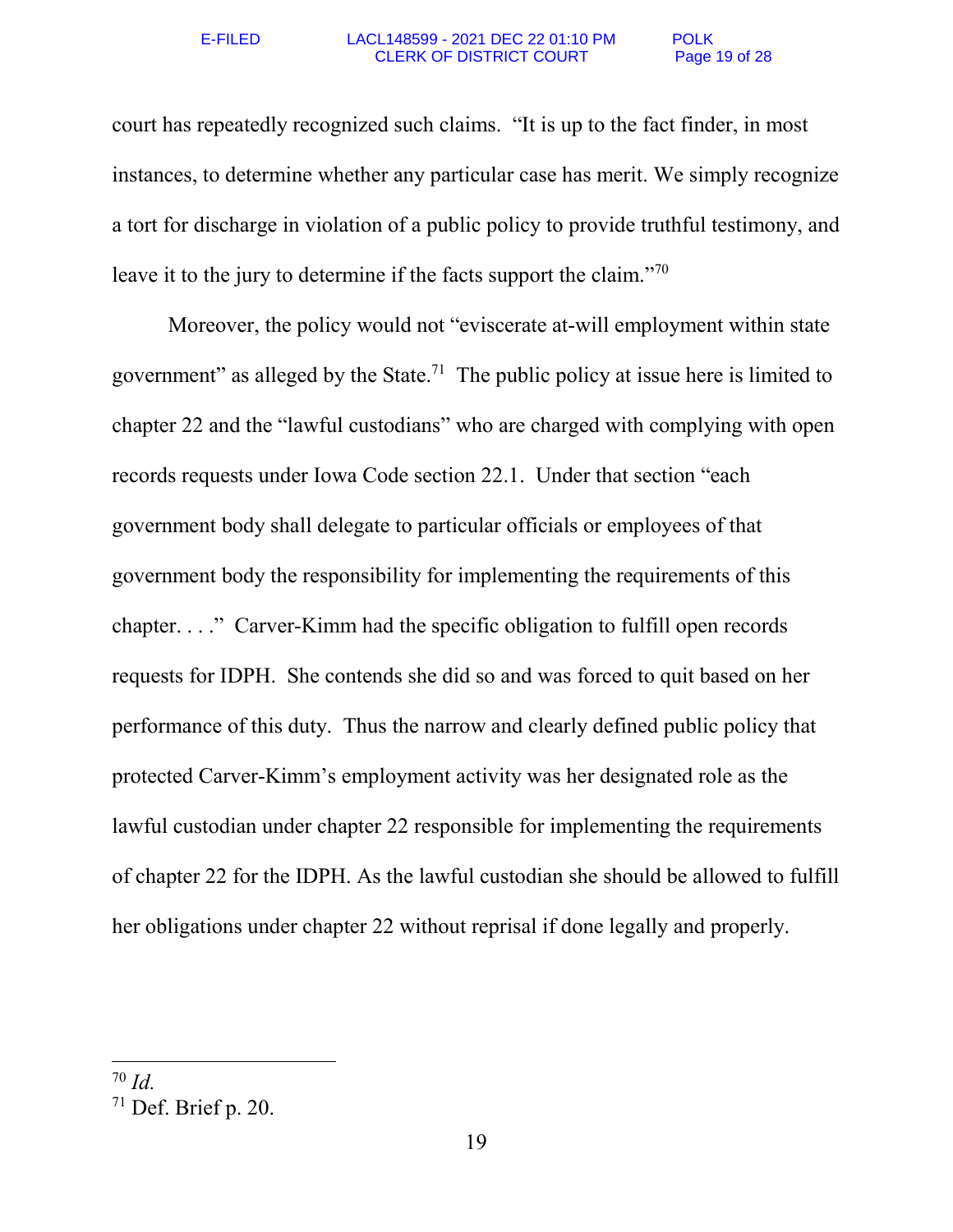In addition, the fact Carver-Kimm did not allege she was asked to violate

this or any other public policy by her employer does not bar her claim for wrongful

termination. As our supreme court made clear in *Fitzgerald,* 

the dismissal of an employee can jeopardize public policy when the employee has engaged in conduct consistent with public policy without a request by the employer to violate public policy just as it can when the employee refuses to engage in conduct which is inconsistent with public policy when requested by the employer. The focus is on the adverse actions of the employer in response to the protected actions of the employee, not the actions of the employer which may give rise to the protected actions of the employee. Furthermore, in considering whether the dismissal undermines public policy, we not only look to the impact of the discharge on the dismissed employee, but the impact of the dismissal on other employees as well. Public policy applies to all employees. If the dismissal of one employee for engaging in public policy conduct will discourage other employees from engaging in the public policy conduct, public policy is undermined.<sup>72</sup>

Defendants cite to three cases from other states. They allege these courts have held that their respective open records statutes cannot give rise to a wrongfuldischarge claim. First, the court notes that none of these cases are controlling as they are all from other jurisdictions. Second, for the following reasons the court finds each of these cases to be distinguishable from the case at hand and thus not persuasive.

<sup>72</sup> *Fitzgerald,* 613 N.W.2d at 288.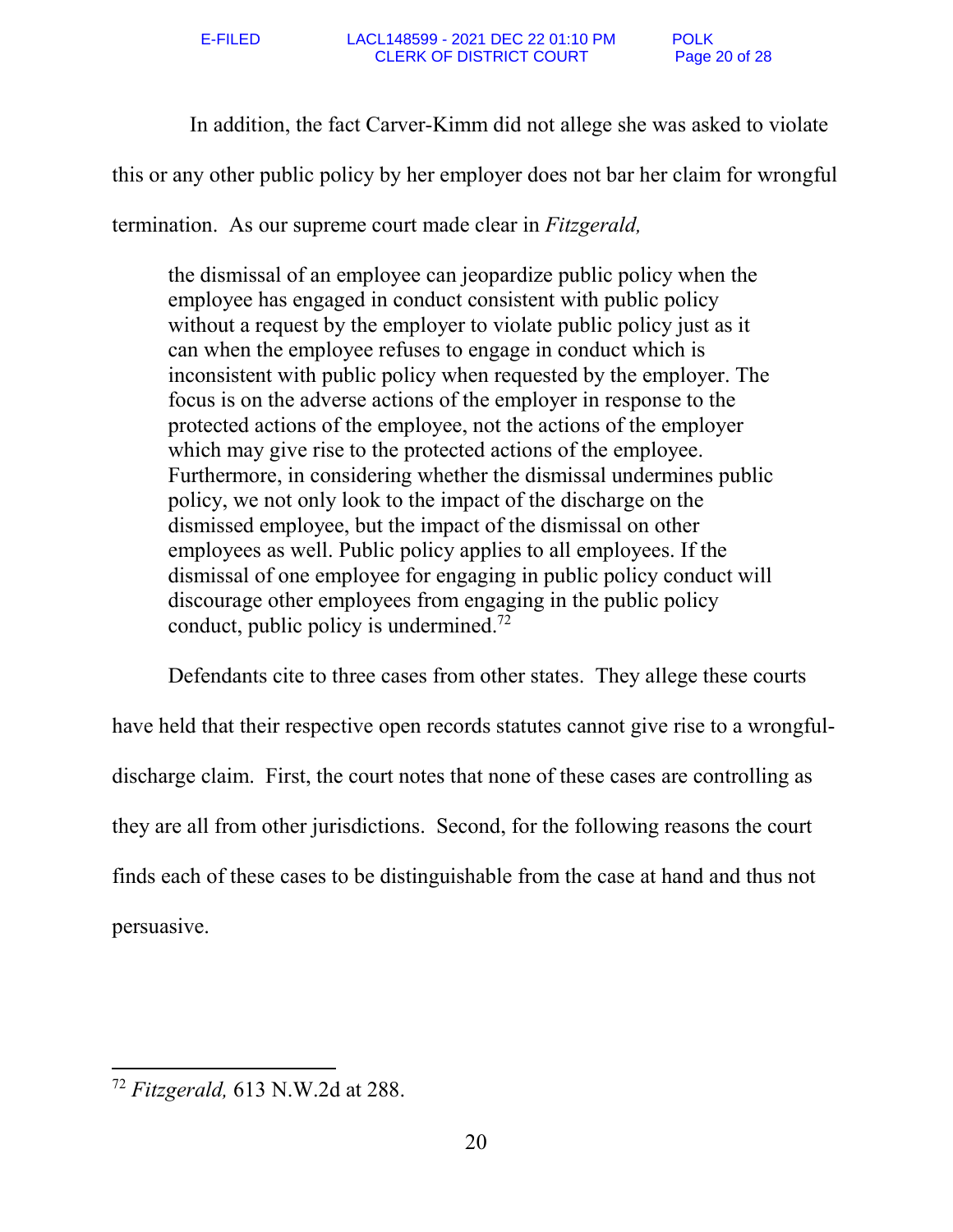In *Watson v. Cuyahoga Metro. Hous. Auth.,* 2014 WL 1513455 (Ohio Ct. App. April 17, 2014), the employee who released the documents, Watson, was not doing so pursuant to a lawful request. Rather she was abusing her authority within her public service position to search the housing authority's video surveillance system to help her son establish an alibi after he was accused of theft and drugrelated crimes on the housing authority's property.<sup>73</sup> In addition, the Ohio court determined that the records Watson requested and retrieved for and from herself were not public records, but confidential investigatory materials.<sup>74</sup> Thus, the plaintiff in *Watson* was terminated for abusing her authority and releasing confidential documents to herself. There is no allegation of such misconduct here. Carver-Kimm alleges she was terminated for properly fulfilling a lawful open records request in the ordinary course of her position as a records custodian. Therefore, *Watson* is distinguishable.

In *Kiefer v. Town of Ansted, West Virginia,* 2016 WL 6312067, \*1 (W. Va. Oct. 28, 2016), the alleged violation of public policy was that the public employee was discharged for making an open records request. The West Virginia court found that such a request was not a clearly and sufficiently defined public policy to support a wrongful-discharge claim.<sup>75</sup> Here Carver-Kimm asserts she was

<sup>73</sup> *Watson,* 2014 WL 1513455, \*1

 $74$  *Id.* at \*9-10.

<sup>75</sup> *Kiefer,* 2016 WL 6312067, at \*3.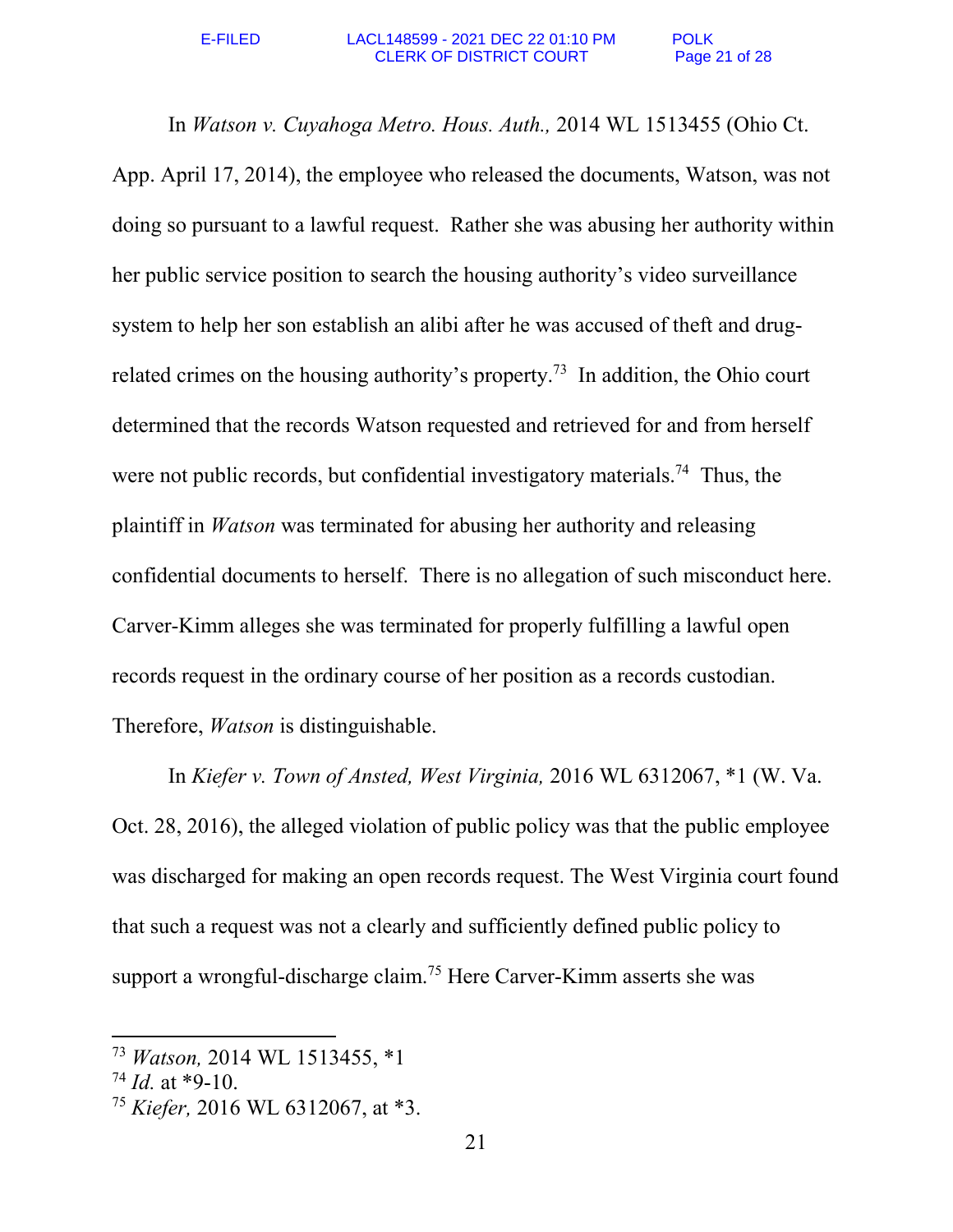terminated because she performed her statutory obligations under chapter 22 by producing records per an open records request. Therefore, at most *Kiefer* stands for the proposition that personally requesting records is not a sufficiently clear or important public policy to support a wrongful discharge claim. Here Carver-Kimm was producing records to the public, not requesting them for herself. It is also noted that Kiefer could not be fined or removed from office if he did not submit his open records request correctly. Carver-Kimm could be fined or removed from her position if she found to have violated the provisions of chapter 22.<sup>76</sup> Accordingly, *Kiefer* is also distinguishable.

Finally, defendants cite to *Shero v. Grand Savings Bank,* 161 P.3d 298 (Ok. 2007). In that case, Shero was suing the City of Grove for an open records claim and was an employee of Grand Savings Bank.<sup>77</sup> The City of Grove was a customer of the bank and pressured the bank to have Shero drop his claim.<sup>78</sup> The bank fired Shero when he refused to do so.<sup>79</sup> Shero attempted to rely upon the state's open records act to find a policy to support his wrongful discharge claim. The court determined Oklahoma's open records act was not sufficient to support a wrongful discharge claim because the act did not express protection against discharge for

<sup>76</sup> Iowa Code §§ 22.10(3)(b)-(d).

<sup>77</sup> *Shero,* 161 P.3d at 299.

<sup>78</sup> *Id.* 

 $^{79}$  *Id.*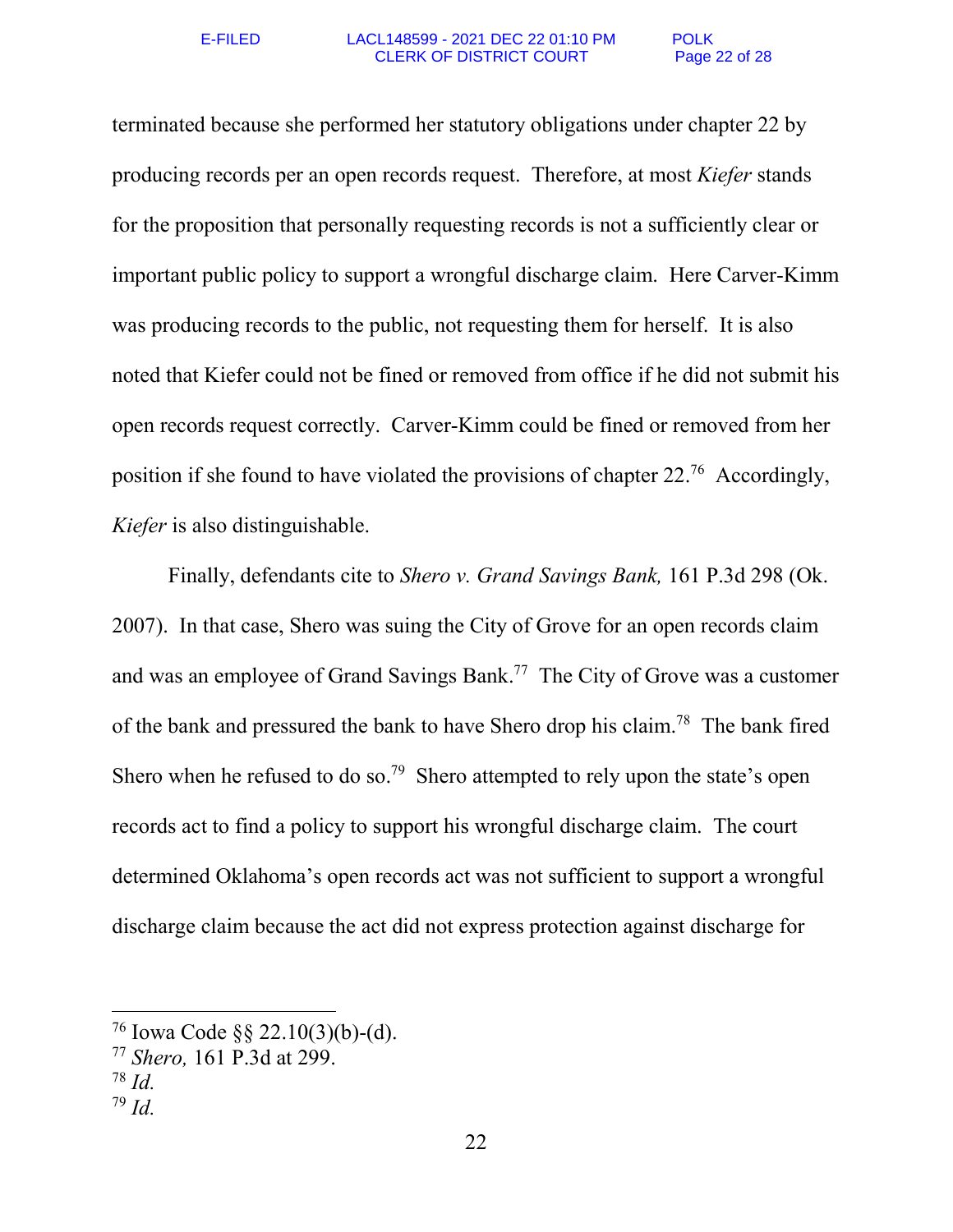employees.<sup>80</sup> However, the Iowa Supreme Court has determined that Iowa law will recognize a sufficient public policy even if the statute as issue does not contained express employment protections. "Some statutes articulate public policy by specifically prohibiting employers from discharging employees for engaging in certain conduct or other circumstances. Yet, we do not limit the public policy exception to specific statues which mandate protection for employees."<sup>81</sup> Thus, the court also finds *Shero* distinguishable.

Accordingly, the court concludes there is a sufficiently clear and wellrecognized public policy under Iowa's open records law that protects Carver-Kimm's activities when complying with open records requests and performing the duties of her employment.

The court further concludes that this public policy would be undermined if State employees, designated as law custodians under chapter 22, were forced to quit when they complied with or attempted to comply with the provisions of chapter 22.

Carver-Kimm must also show that she performed her statutory obligation and it was the determining factor in the employer's discharge. The "elements of causation and motive are factual in nature and generally more suitable for

<sup>80</sup> *Id.* at 301-02.

<sup>81</sup> *Fitzgerald,* 613 N.W.2d at 283.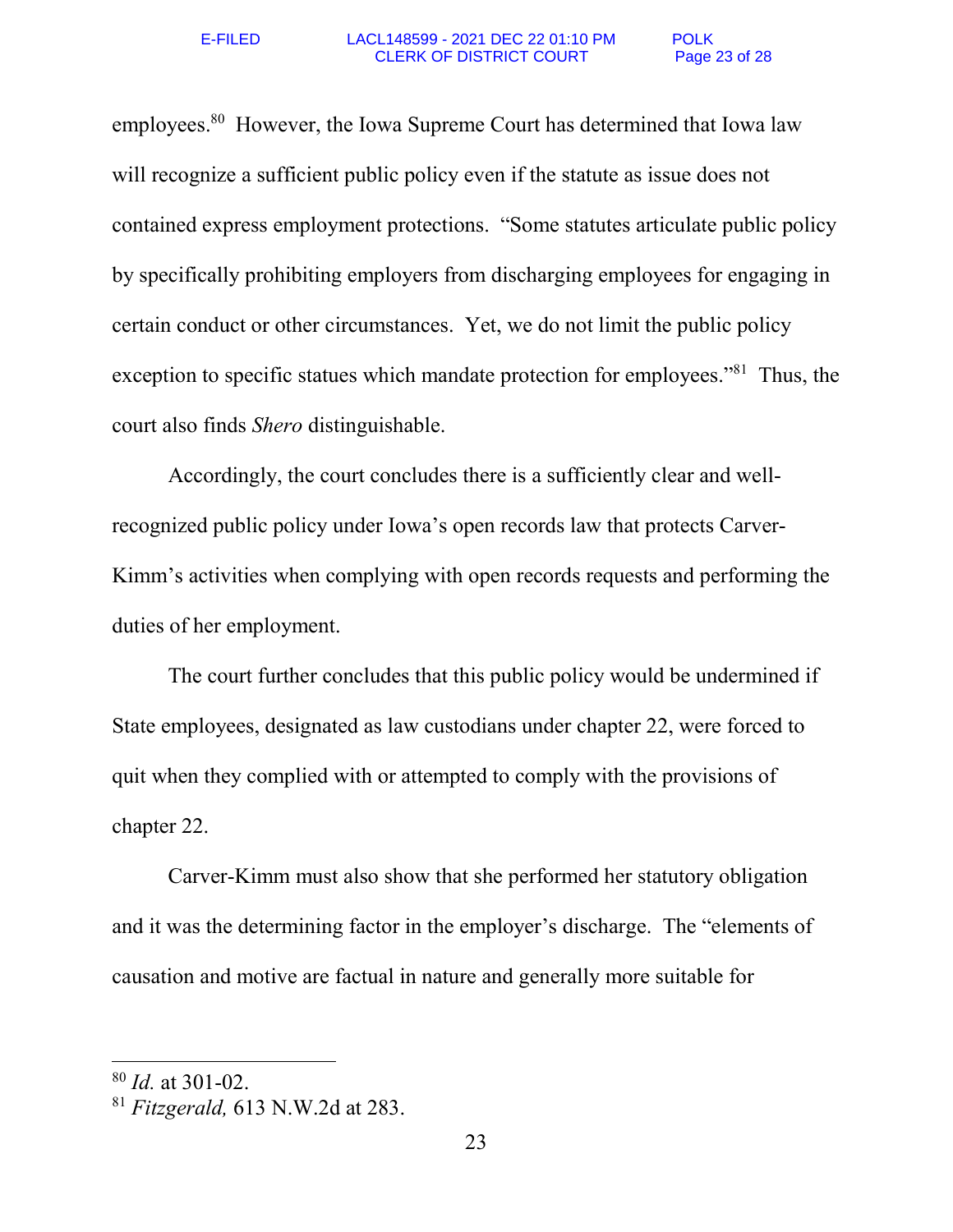resolution by the finder of fact."<sup>82</sup> Here, Carver-Kimm alleged she performed her statutory obligations and was forced to quit based on that performance. As set forth above, the court must accept her allegations as true. She specifically pled this was in contradiction to the public policy of the State of Iowa to have free and open examination of public records. Accordingly, the court concludes dismissal is not appropriate on Carver-Kimm's claim that she was forced to quit due to her repeated efforts to comply with her obligations under Iowa's open records law regarding Iowa's response to the pandemic and other matters.

 Defendants also argue that Governor Reynolds and director Garrett should be dismissed from this count because they have qualified immunity under recently enacted Iowa Code section 669.14A. Effective June 17, 2021, the legislature gave state employees qualified immunity from monetary damages brought under the State Tort Claims Act in certain circumstances.<sup>83</sup> As relevant here, the statue states that an employee

shall not be liable for monetary damages if . . . [t]he right, privilege, or immunity secured by law was not clearly established at the time of the alleged deprivation, or at the time of the alleged deprivation the state of the law was not sufficiently clear that every reasonable employee would have understood that the conduct alleged constituted a violation of law.<sup>84</sup>

<sup>82</sup> *Lloyd v. Drake University*, 686 N.W.2d 225, 229 (Iowa 2004).

<sup>83</sup> *See* 2021 Iowa Acts ch. 183 (S.F. 342), secs. 12, 16 (to be codified at Iowa Code § 669.14A).

 $84$  *Id.* § 669.14A(1)(*a*).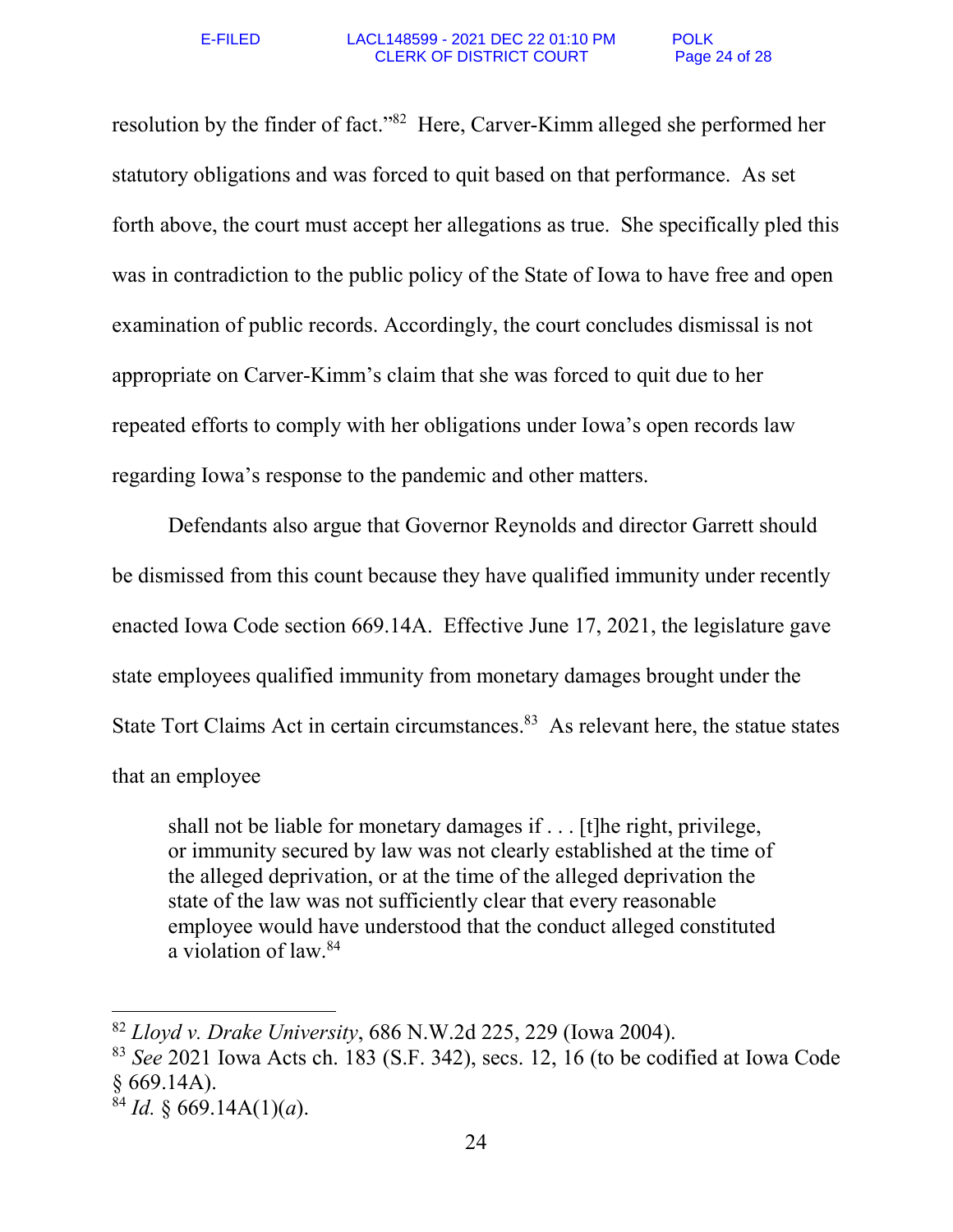To determine prospective or retroactive application, the court must first identify the "specific conduct regulated in the statute," which is the "event of legal consequence," and then determine whether this event occurred before or after the statute's effective date.<sup>85</sup> If the event occurred after the statute's effective date, then there is no retroactive application.<sup>86</sup> Generally, "a cause of action accrues when the aggrieved party has a right to institute and maintain a suit."<sup>87</sup> Here, the injury to Carver-Kimm premised on her wrongful termination claim was when she was forced to quit her job. As such her wrongful-termination claim accrued in July 2020.<sup>88</sup> This was nearly a year before section 669.14A became effective in June 2021. Accordingly, to apply section 669.14A to count II the court would have to apply it retroactively.

"The first step in determining whether a statute has retroactive effect is to assess whether the legislature expressly stated its intent that the statute should apply retrospectively."<sup>89</sup> "A statute is presumed to be prospective in its operation

l

<sup>85</sup> *Hrbek v. State*, 958 N.W.2d 779, 782 (Iowa 2021).

<sup>86</sup> *Id.*

<sup>87</sup> *Skadburg v. Gately,* 911 N.W.2d 786, 793 (Iowa 2018) (citations omitted); *see also Bob McKiness Excavating & Grading, Inc. v. Morton Bldgs., Inc.*, 507 N.W.2d 405, 408 (Iowa 1993) ("It is well settled that no cause of action accrues under Iowa law until the wrongful act produces loss or damage to the claimant.").

<sup>88</sup> *See Stephenson v. ADA,* 789 A.2d 1248, 1250-1251 (2002) (collecting federal and state court cases holding that wrongful discharge/termination claims accrue when the plaintiff receives notice of termination).

<sup>89</sup> *Dindinger v. Allsteel, Inc.*, 860 N.W.2d 557, 563 (Iowa 2015).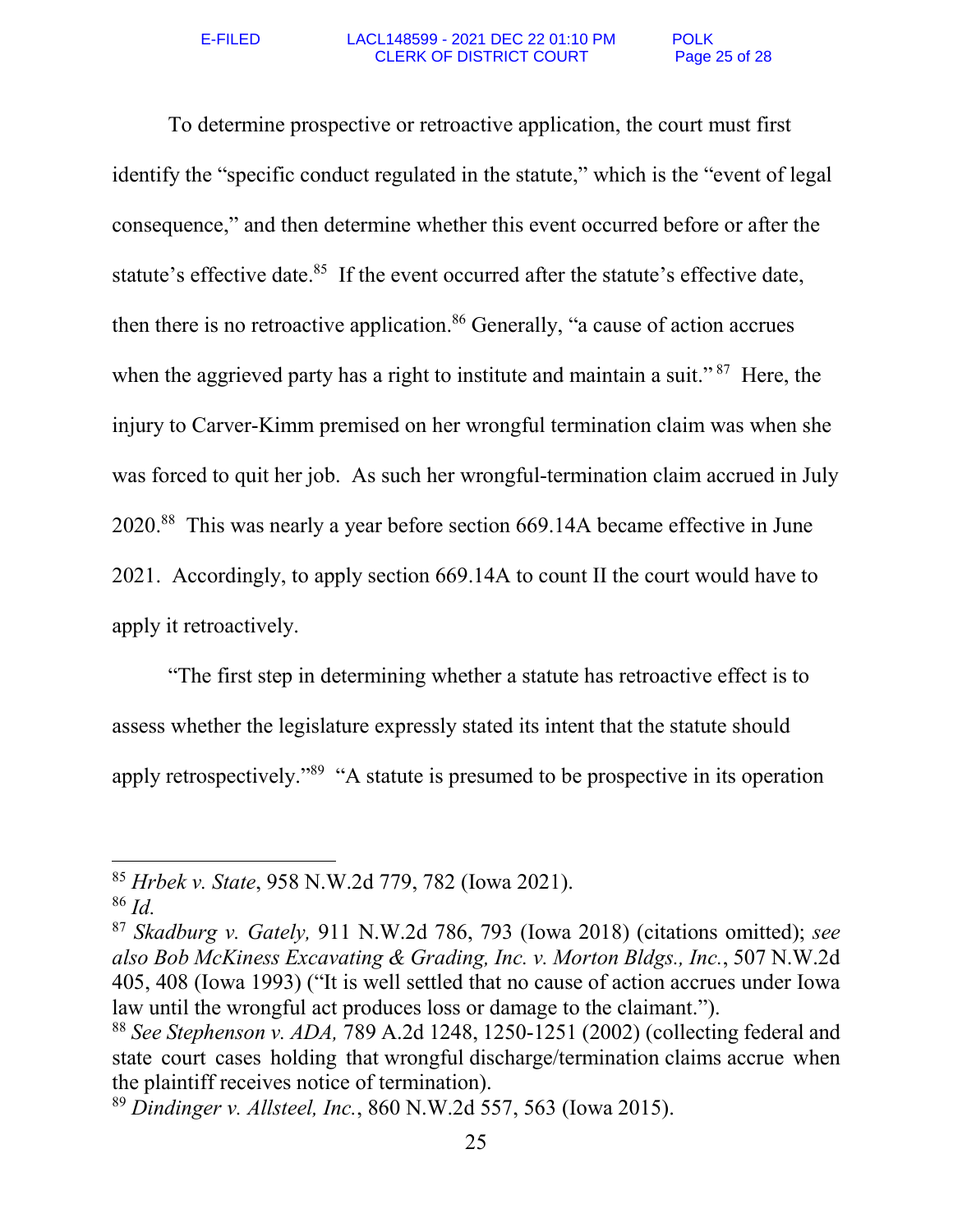unless expressly made retrospective."<sup>90</sup> Nothing in section 669.14A states it is to be applied retrospectively.

"The next step is to ascertain whether 'the statute affects substantive rights or relates merely to a remedy."<sup>91</sup>

If the law is substantive, we presume it operates prospectively only. If the statute is remedial, we presume it operates retrospectively. A statute is not remedial merely because one might say, colloquially, that its purpose is to "remedy" a defect in the law. [I]f a mere legislative purpose to remedy a perceived defect in the law made a statute remedial, very few statutes would not fall within this classification. . . . When a statute creates new rights or obligations, it is substantive rather than procedural or remedial. $92$ 

Newly enacted section 669.14A creates new rights for certain state employees and limits the rights of plaintiffs to bring suit against such employees by obligating them to meet a new and higher standard to prove their claim. Therefore, as it creates new rights and obligations it is substantive in nature. Accordingly, the court concludes that because the statute does not expressly state it is to be applied retroactively and the section affects substantive rights it should not be applied retroactively. Therefore, this section does not apply to Carver-Kimm's claims in count II against defendants Reynolds and Garrett. Defendants' motion to dismiss with regard to count II is denied.

 $90$  Iowa Code  $\S$  4.5.

<sup>91</sup> *Dindinger*, 860 N.W.2d at 563 (quoting *Anderson Fin. Servs., LLC v. Miller,* 769 N.W.2d 575, 579 (Iowa 2009)).

<sup>&</sup>lt;sup>92</sup> *Id.* (internal quotations and citations omitted).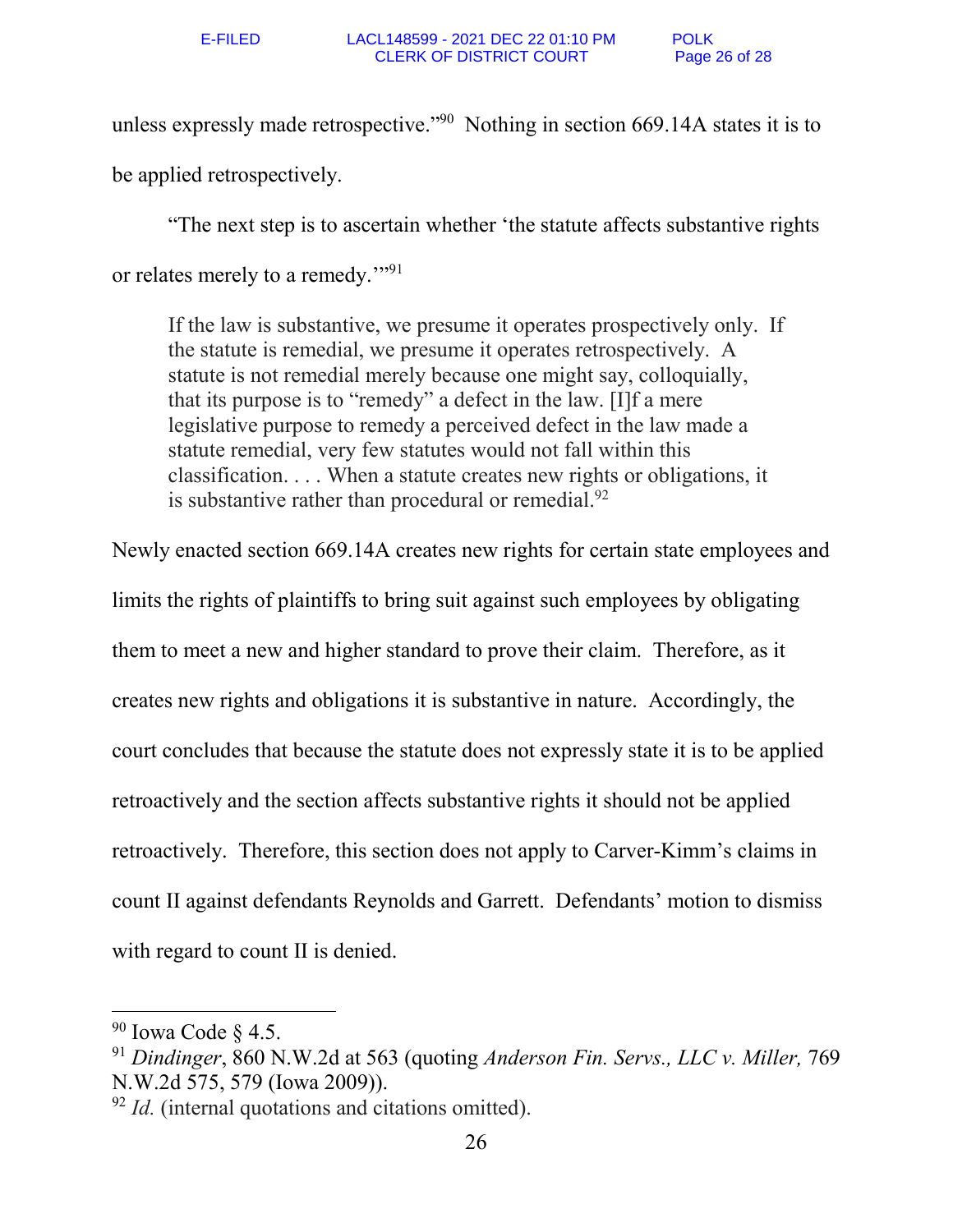Finally, defendants make the same argument here as to count I. They contend that even if the court were to recognize a wrongful termination claim in violation of public policy based on chapter 22, the tort must be dismissed as to Governor Reynolds and Director Garrett because neither of them had the authority to terminate Carver-Kimm. For all of the same reasons set forth in section IIIA above regarding count I, the court concludes Carver-Kimm has set forth sufficient allegations in her petition that defendants Reynolds and Garrett effectuated her termination. Thus, they cannot be dismissed based on this ground at this stage of the litigation.

**IT IS THEREFORE ORDERED** that defendants' motion for dismissal of Governor Reynolds and Garrett from count I is **DENIED**.

**IT IS FURTHER ORDERED** defendants' motion for dismissal of count II is **DENIED.**